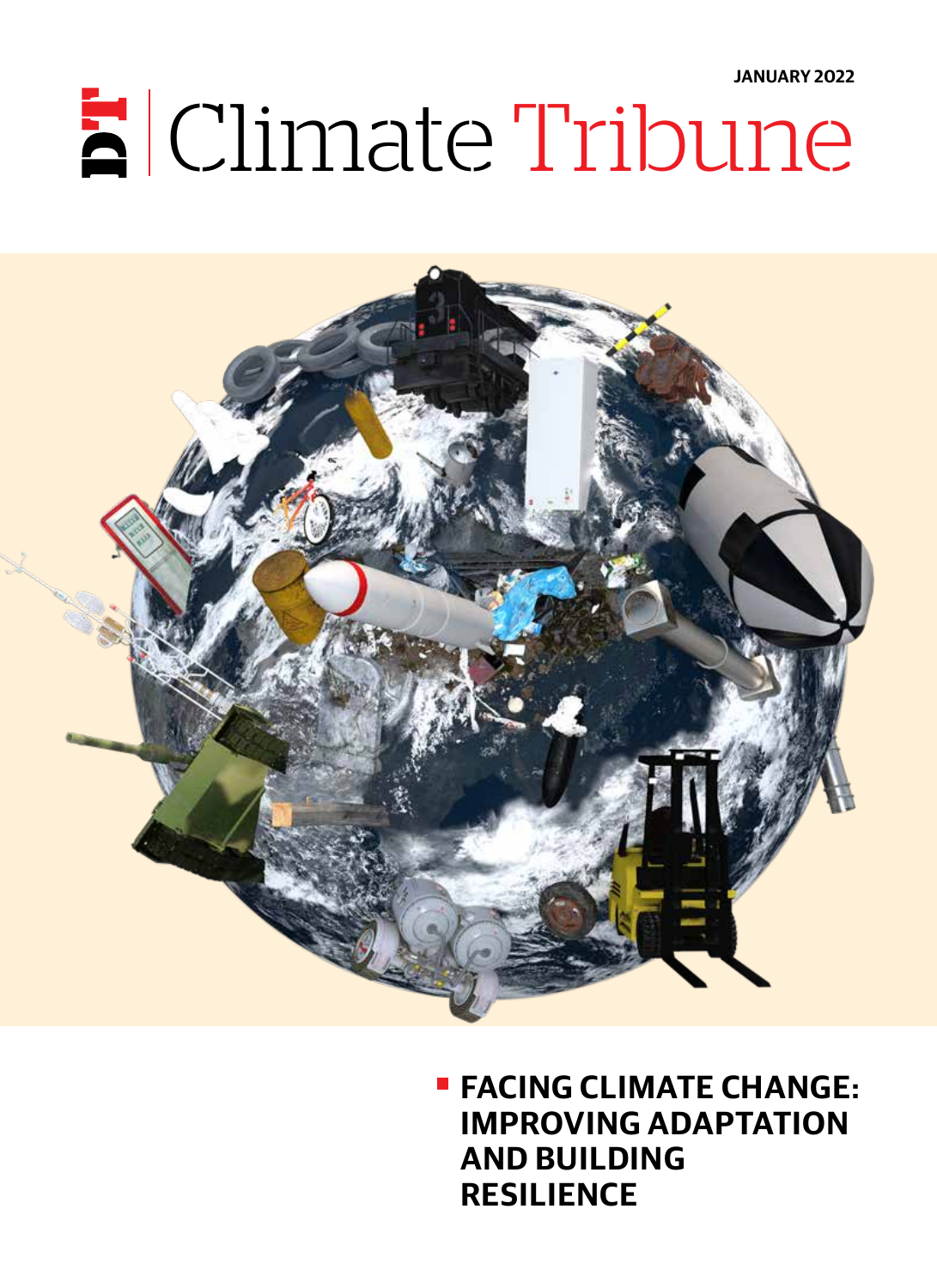#### **Editor** Zafar Sobhan

**Assistant Magazine Editor** Saqib Sarker

**Climate Tribune Team** Tarin Fatema Abrar Azim Hrittek

**Content Editor** Adiba Bintey Kamal Magnus Mayeen Ahmed

**Exclusive content partner** International Centre for Climate Change and Development (ICCCAD)

> **Graphic Design** Alamgir Hossain

**Colour Specialist** Shekhar Mondal

**Published and Printed** Kazi Anis Ahmed on behalf of 2A Media Limited

#### **Editorial, News & Commercial Office**

FR Tower, 8/C Panthapath, Shukrabad, Dhaka 1207 Phone: 48116830-31 48116865 (Advertising), 48116939 Circulation) Fax: News-48116887 news@ dhakatribune.com info@ dhakatribune.com www. dhakatribune.com

### CONTENTS

| <b>IMPACT</b>      | 3   |
|--------------------|-----|
| <b>COALITION</b>   | 6   |
| <b>ECOSYSTEM</b>   | 9   |
| <b>NATIVE</b>      | 12. |
| <b>AMPHAN</b>      | 15  |
| <b>EMPOWERMENT</b> | 17  |
| 3R                 |     |



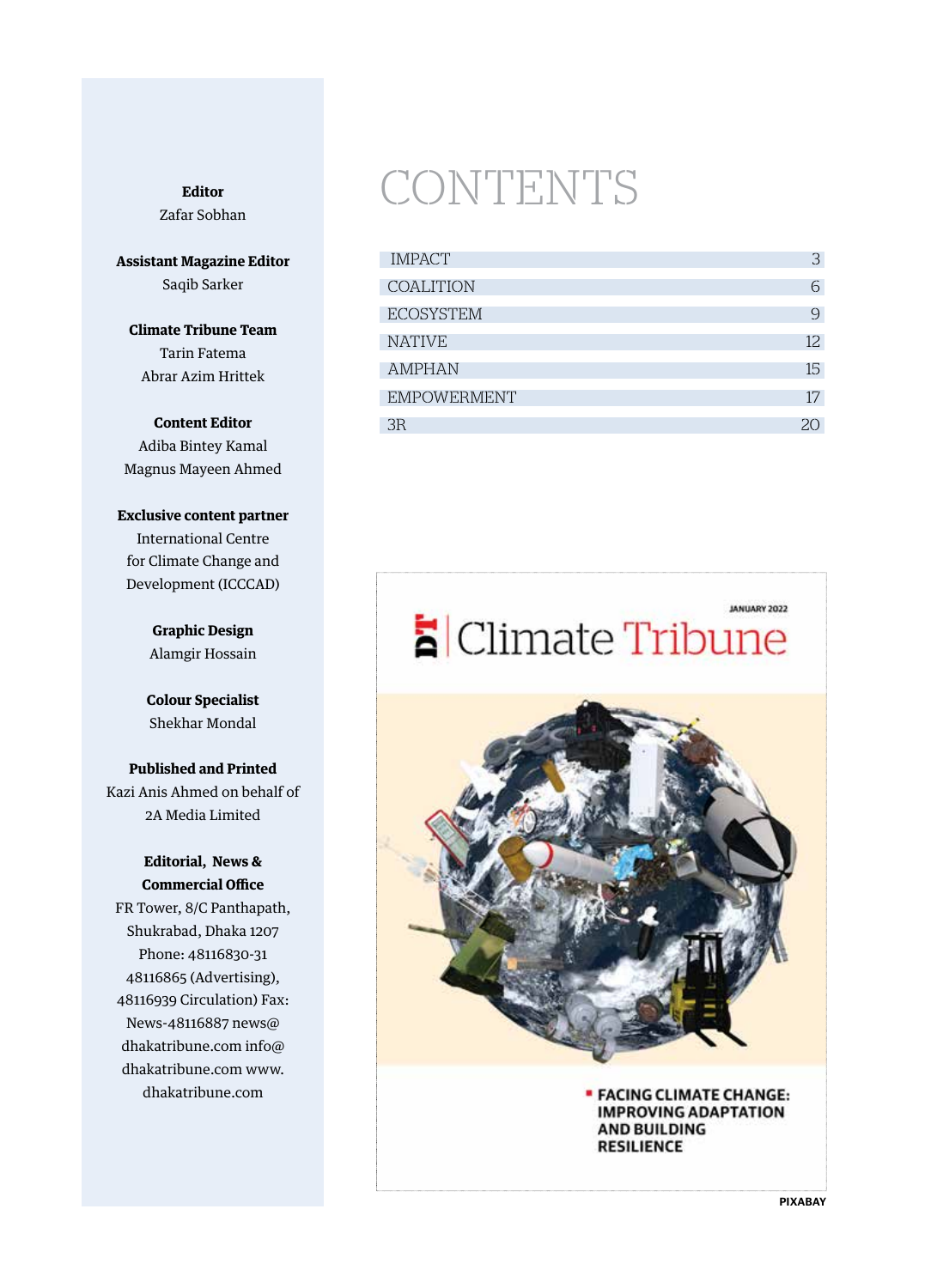### IMPACT



**PIXABAY**

# **An entrepreneur's journey to resilience in his own words**

**MD RAFIQUL ISLAM LOST HIS JOB. THEN HE BECAME AN ENTREPRENEUR SUPPLYING SANITATION MATERIAL TO RURAL COMMUNITIES, HELPING CHANGE LIVES**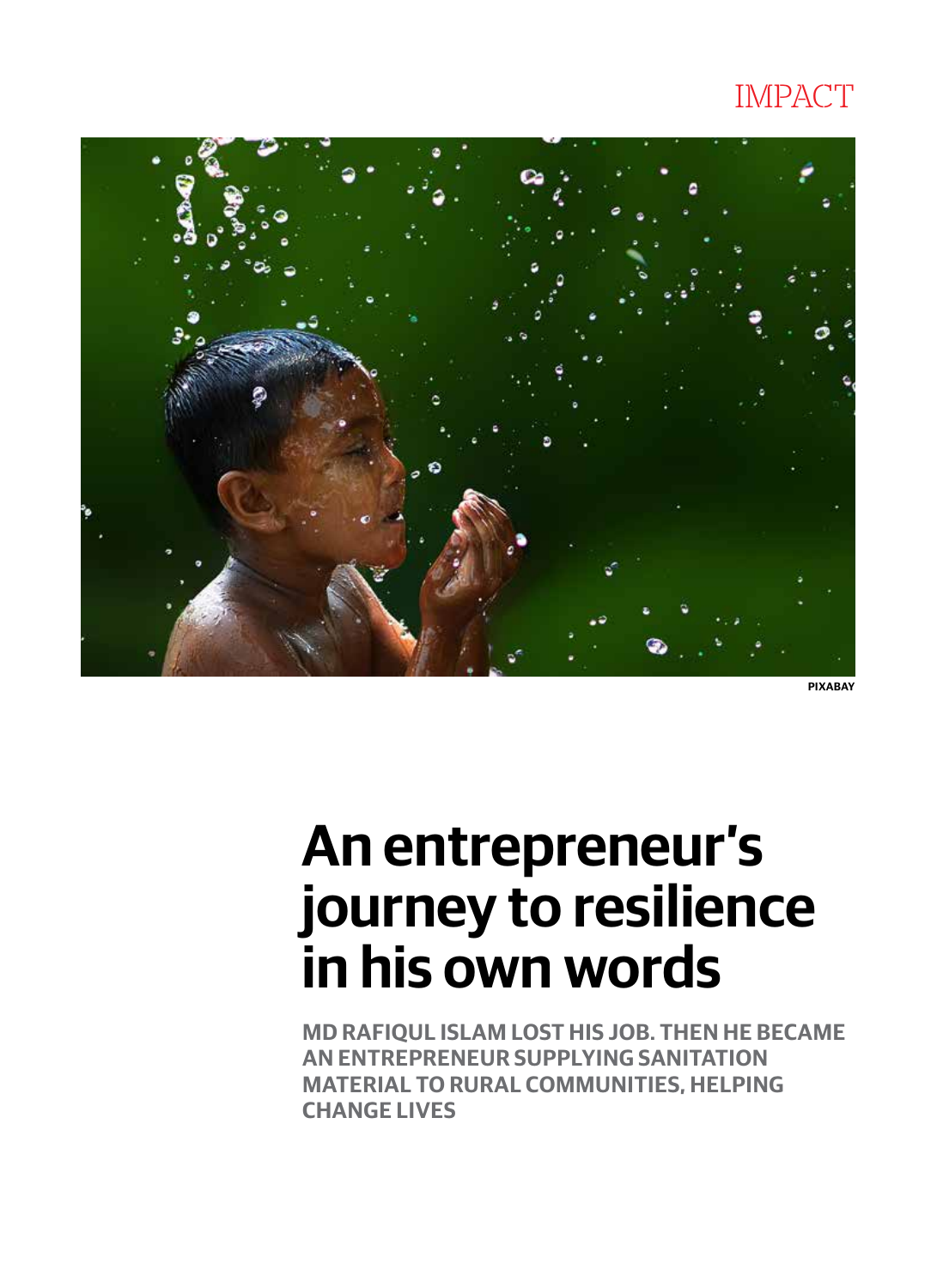#### n*M M Jakaria and Amir Khasro*

he following article is an account of the life of Md Rafiqul Islam from Bazar Road, Morrelganj Upazila in Bagerhat district. Rafiqul is a sanitation entrepreneur, trader, and businessman in Morrelganj.

With an extended family including his parents, two sisters, wife, and two children. His family belongs in the lower-income class. However, he was able to complete his Bachelors' degree, with personal dedication, effort and extra income that he saved from his school days. Being an elder son and the only educated member in his family, they had high expectations from him.

With the hope to support his family and determination to make something of himself, Rafiqul started working with an insurance company after his graduation in Jessore district of Bangladesh with a very low salary.

Rafiqul recalls — "At the same time, very unplanned though, I got married. My marriage added extra responsibilities and expenses as well. Time went by, my father grew older; had various health problems and became unable to work. Then I

If It is very common that after any disaster the primary damage happens to sanitation arrangements. In remote and hard-to-reach areas, sanitation equipment are not available locally, which makes them even more costly

was the only earning member in my entire family and I was struggling to meet the basic needs. Over time, I became the father of a daughter and was thinking about how to increase my income. Then suddenly my company handed me my termination letter with one month's notice as it decided to lay off staff due to cost minimization. I was so shocked, helpless, and frustrated at that situation."

Rafiqul had to leave Jessore and return to his village. Recalling his crisis, Rafiqul said, "I tried to find another job with all my heart but I could not manage it. I could hardly run my family for 2-3 months with the savings I had. I was trying to find something, and I was almost lost. At this stage (January

2018), one of my friends informed me that the Department of Public Health Engineering (DPHE) is organizing 'Sanitation Entrepreneurship Training' in Morrelganj and advised me to participate."

Rafiqul further stated that he was completely unaware of 'Sanitation Entrepreneurship'. "I did not have any idea about how it works but I was in a state where I needed to hold onto anything I could to survive. So, I did not think twice. I decided to apply for the training as it was free of cost."

Rafiq also mentioned that others taking the training were also on the same boat with minimum knowledge and awareness of sanitation. "We did not appreciate the basic need for safe sanitation facilities. Being in the coastal region, I am a witness to existing low-quality sanitation facilities washed away by rapid and intensive natural calamities such as cyclones, flooding, and tidal surge from time to time. It is very common that after any disaster the primary damage happens to sanitation arrangements. In remote and hard-to-reach areas, sanitation equipment are not available locally, which makes them even more costly."

Nizam Uddin, who is Rafiq's local friend, played a big role in sensitizing Rafiq. "We suffer a lot for not having a proper sanitation facility. Most of the people in our village live under the poverty line. Even meeting essential needs of food and medication is difficult, so thinking of safe and well-equipped sanitation facilities proves to be out of the question. No one cares about the sanitation system. Moreover, we do not have access to sanitation commodities to buy or to get support from the Government or other institutions. Sanitation facilities are a kind of luxurious item for us," said Rafiqul.

With the eagerness to learn and understand the scope of building a potential market for sanitation, Rafiqul looked forward to his training. The training started in February 2018 and continued for three days. In the training,Rafiqul learned theoretical and practical knowledge on sanitation materials including ring-slabs for latrines, pillars, and poles with standard measurement, practice, and technique.

During the training, the trainer Tariqul Islam, who was the District Assistant Engineer, motivated the trainees by encouraging them how it can be a good opportunity for the young entrepreneurs in Morrelganj. The learning can open new areas of thinking especially in the sanitation sector. With the trainees being the first batch to get such an opportunity, there was the potential for them to be the pioneers of this entrepreneurship.

In the theory part, they had learned about business policy, strategy, and linkage issues. This type of training was very new and unique for people in Morrelganj. Backed by the lessons learnt at training, and his experience with insurance marketing, Rafiqul started his business by making ring-slab and lid for toilets. Within a few days, he got a good response and most of his products were being sold at a good price within his community.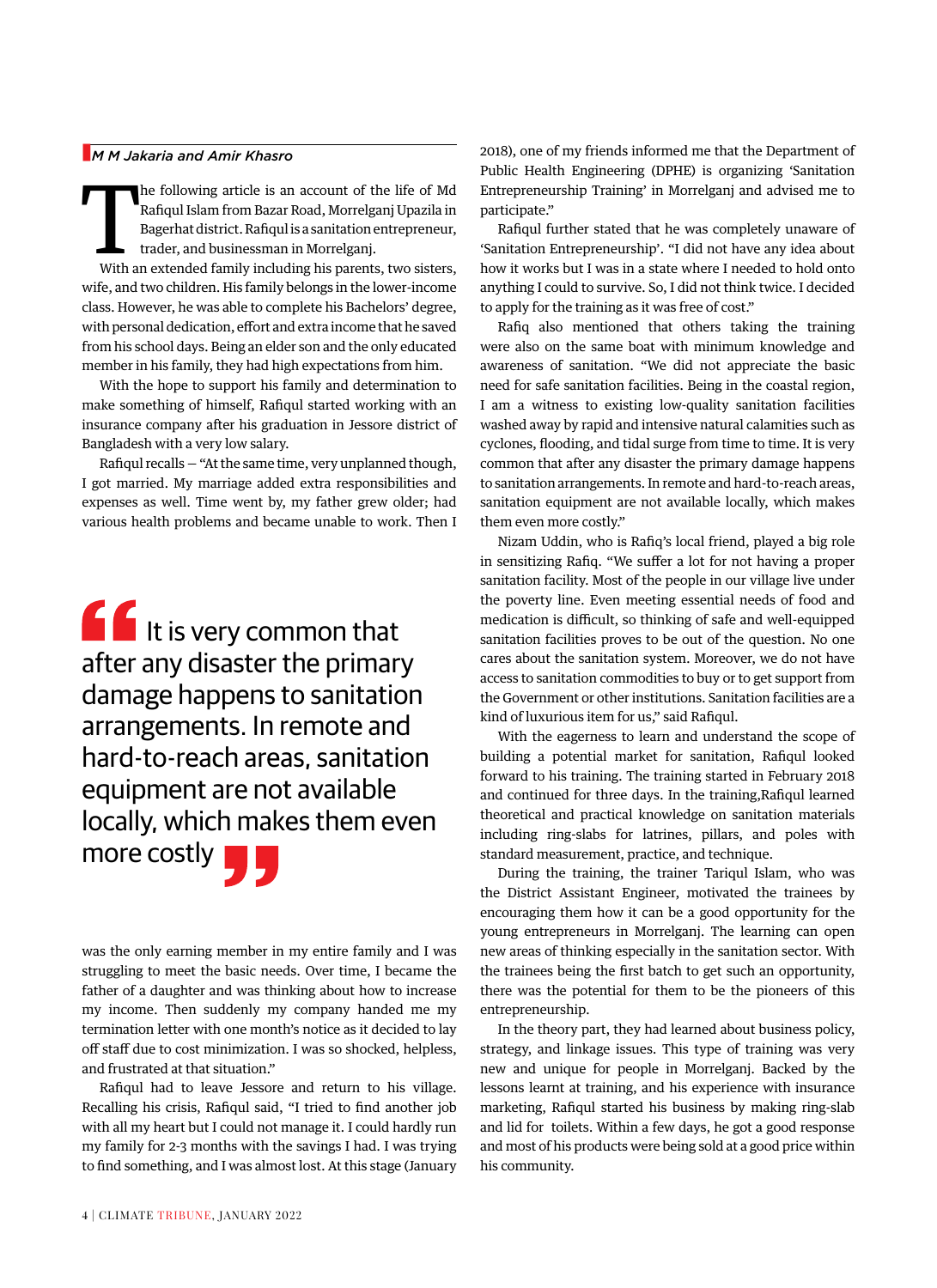With the progress he was making Rafiqul mentioned It inspired him to invest more in building other equipment such as pillars, and poles for the latrine. "During the starting period, my average income was 8,000–12,000 BDT per month. I felt I needed more money for the expansion of the business. I consulted with the District Assistant Engineer of DPHE and shared the business plan. He advised me to contact a microfinance organization and apply for an entrepreneur loan. In September 2018, I contacted BRAC and applied for a loan of 40,000 BDT. I got it and started my factory in my house," he said.

"Unfortunately, the production was not satisfactory due to inadequate manpower or enough business expertise to handle a large amount of capital. So, I decided to hire some workers to help in material development. But being in a remote village, I did not get skilled workers. My production rate was going down day by day."

"Then, an idea came into my mind that if I trained a few people, it would be beneficial for my own sake. Then I selected the three most underprivileged women from my locality who require help and are equally interested to learn the skill. The idea worked well. I employed them in my factory with a fair wage. Nowadays, the cost of making a ring slab is Tk30 per unit. A woman worker is able to make 10-12 ring slabs every day and they receive at least Tk200-220 per day for this. Along with my family, the factory became a source of income for the other three families. Now every worker in my factory earns Tk5,000- 6,000 per month."

Sabina Yasmin, a woman worker of the factory said that the work opened a wider window of opportunities for her and her family. "Now I am technically skilled to build sanitation materials and able to earn money to support my children. In the coming days, I want to become an individual entrepreneur like Rafiqul Bhai," said Sabina.

Rafiqul kept adding more workers. "With time, I kept increasing the workforce, thus expanding the production which ends in more income. I cleared all the loan burdens on time. To run a stable business, it is inevitable to take loans and so did I. I took another loan of Tk80,000. My business runs very well for around seven months a year, especially from April to October when I can sell on an average Tk60,000–70,000 per month. For the rest of the year, the average sale goes down to Tk40,000–50,000 a month. Now I have added Bondhu Chula and Cement pillars in my catalog as well."

Arzu Begam, one of the clients of sanitation products shared her views about availing the equipment on her doorstep. "It is very helpful for me that I can buy the sanitation materials from my village directly by myself at a fair price. Before the establishment of this factory, I had to depend on my husband or other male family members for bringing the sanitation materials from far away with a huge transportation cost. Now it saves our time, money, and effort," Arzu said.

Md Monirul Islam, Sub Assistant Engineer of DPHE,

Morrelganj visited the factory in August 2020 and suggested that Rafiqul to invest more in the transportation facilities of the material to the end-users. "As the local demand is very high and community people are getting the materials at a fair price, you need to focus on the better transportation of the materials to the door-step of the end-user. This facility will increase your average sales volume," said Monirul Islam.

Rafiqul found that sanitation materials are very difficult to transport in the villages which are disconnected from the mainland. "The DPHE engineer advised me to transport sanitation material by waterways (by boat) for those hardto-reach areas. I have rented one boat for Tk200 per day, as I

**C** We suffer a lot for not having a proper sanitation facility. Most of the people in our village live under the poverty line. Even meeting essential needs of food and medication is difficult **T** 

could not afford to buy a new boat right away. Now, this boat is transporting goods in isolated areas 3-4 times a month. I plan to provide this transportation facility by my boat and at a low cost to the families living in remote areas who are deprived of healthy sanitation facilities due to lack of communication and accessibility. In 2019, I spent almost one hundred thousand taka to build a house from the profits of my business," said Rafiqul.

Choosing the sanitation sector was a wise decision, Rafiqul reflects, not only for individual gain but also for the betterment and healthy living of marginal communities in the coastal region. "And it has proved to be imperative now as we experience frequent disasters affecting sanitation facilities regularly because of climate change," he said.  $\square$ 

**M M Jakaria is working in Helvetas Swiss Intercooperation as a Monitoring & Evaluation Specialist in the Panii Jibon Project, his research interest lies in the community-led climate change adaptation system. Can be reached at m.jakaria@helvetas.org**

**Amir Khasro is working in the Development Organisation of the Rural Poor (DORP) as a Program Coordinator, his research interest lies in Water, Sanitation, Climate Change and DRR. Can be reached at washbudget@dorpbd.org**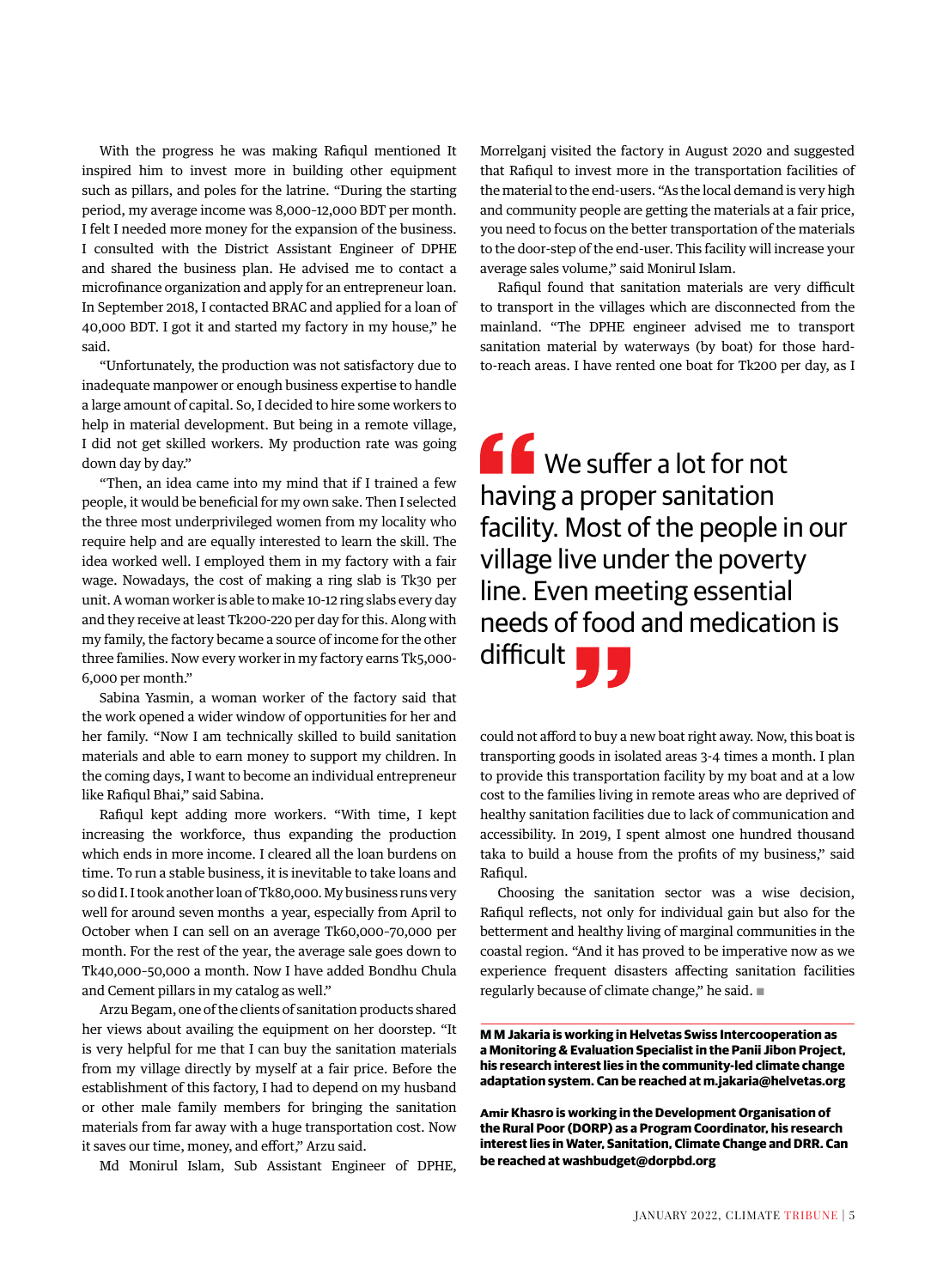### COALITION



**PIXABAY**

# **Facing climate change: Improving adaptation and building resilience**

**NATIONS AND PEOPLE WHO ARE MOST VULNERABLE TO THE EFFECTS OF CLIMATE CHANGE MUST BE UNITED AND SUPPORTED BY THE WORLD COMMUNITY**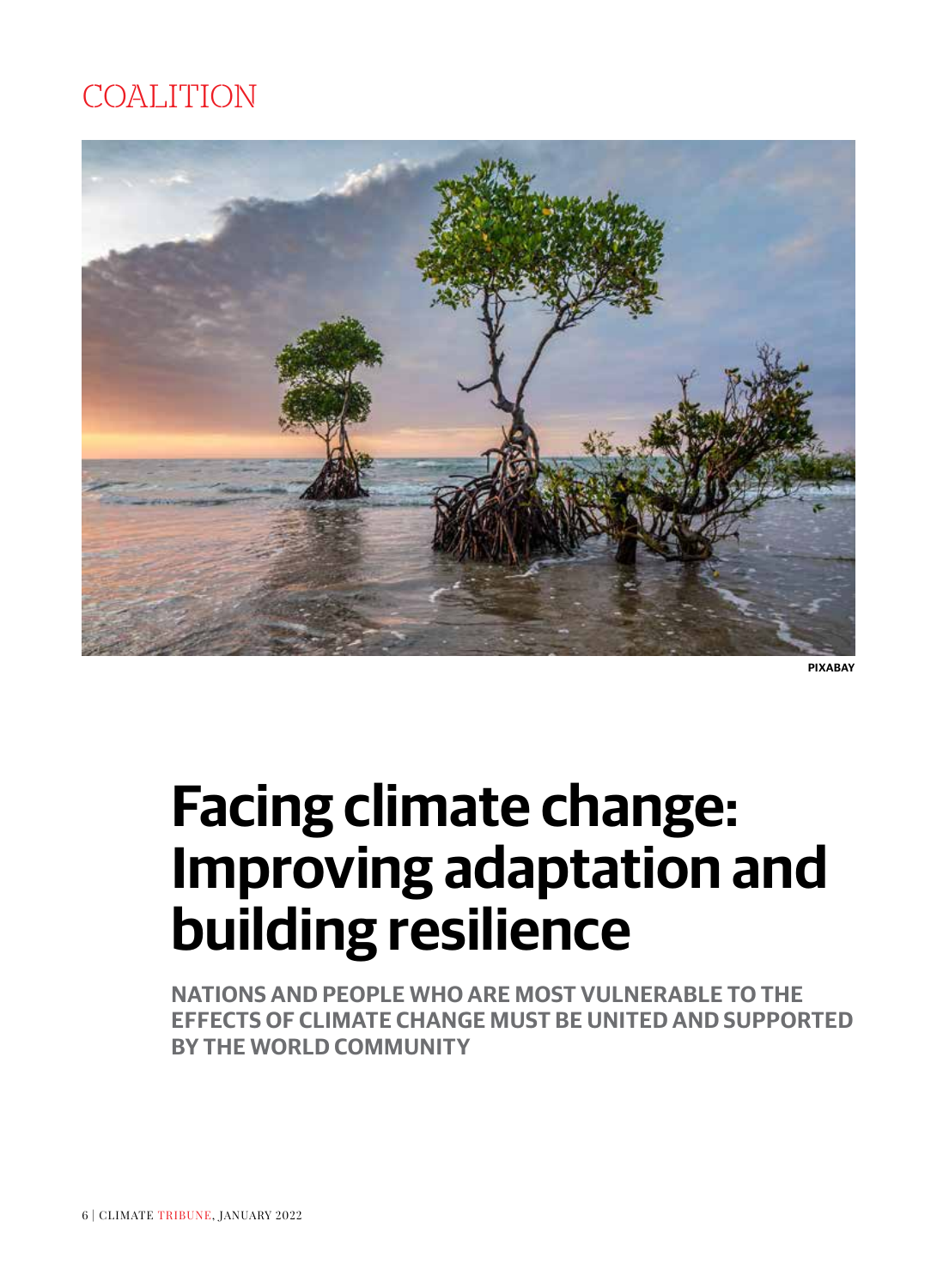#### n*Shahrina Akhtar*

xtreme weather, an undesirable consequence of global climate change, is already seriously affecting the lives and livelihoods of people all around the world, especially in Bangladesh. A low-lying terrain and a high frequen global climate change, is already seriously affecting the lives and livelihoods of people all around the world, especially in Bangladesh. A low-lying terrain and a high frequency of extreme events such as floods and tropical storms put Bangladesh and its 170 million people at a high risk in terms of climate vulnerability.

Indeed, Bangladesh ranks seventh out of 181 countries in respect of climate vulnerability on the Climate Risk Index. Despite our best efforts to limit GHG emissions, global climate change proceeds unabated. Climate change being inevitable, we are compelled to live with it. This necessitates improving adaptation and building resilience.

Adaptation implies going along with existing resources, but resilience entails acquiring new talents and maybe emerging stronger from the conflict. We know that the most vulnerable people are the ones who are most at risk from climate change, and that they are also the ones who have contributed the least to it.

Now is the time for actions to face the problem squarely and create resilience, before more people lose their lives or their livelihoods. Nations and people who are most vulnerable to the effects of climate change must be united and supported by the world community. Having been exposed to the elements for a long period now the people of Bangladesh had to learn to adapt and build resilience. Adaptation and mitigation are top priorities for both the government and the civil society in Bangladesh. There are several instances of effective government-led and community-based adaptation efforts, many of which are backed by international partners.

The first noteworthy achievement mentioned by the UN Climate Chief is adaptation to climate change impacts, which is now considered as vital as decreasing GHG emissions. Simultaneously, expanded technical assistance is now available for countries to manage climate change-related loss and damage, bolstering global efforts toward resilience building. Following COP26, a work program has been established to define the global target for adaptation, which will aid in the mitigation of climate extremes that are already occurring in all parts of the globe.

#### **Five priorities for adaptation and resilience at COP26 in Glasgow**

The supply of climate funding to low-income countries is considered top priority. Low-income countries are the most vulnerable to climate change impacts, although they contribute the least to GHG emissions. Adaptation is primarily funded by the Global Environment Facility (GEF) through the Least Developed Country Fund (LDCF) and the Special Climate Change Fund (SCCF). The United Nations Framework Convention on Climate Change (UNFCCC) seeks to raise \$100 billion per year to help low-income nations adapt to the effects of climate change and build resilience.

However, current financial attempts have fallen well short of this goal. It is critical not only that the funds be provided, but also that access to those be made easier for those who are most in need of adaptation financing.

The recompense of people who have been harmed by climate change is the second priority. The Warsaw International Mechanism (WIM) specifies that individuals affected have the right to compensation when the limits of adaptation are reached and irreparable losses and damages ensue. High-income countries, particularly the United States, have impeded efforts to resolve the WIM's finance issue.

Whether funds could be pulled off from GEF, reducing the amount of money available to low-income nations for

**The first noteworthy** achievement mentioned by the UN Climate Chief is adaptation to climate change impacts, which is now considered as vital as decreasing GHG emissions

adaptation, is a contentious subject. With a change in US leadership, recognizing the need for extra funding outside of GEF and identifying potential sources of funding may become more feasible.

Enhancing multi-level cooperation is the third priority. While worldwide policies on climate adaptation are considered and agreed upon, implementation is dependent on national and sub-national actions. Climate change adaptation, in particular, is context-dependent, which means that effective multi-level collaboration is reliant on local actors' ability to initiate and sustain positive changes.

National Adaptation Plans (NAPs) is a tool that allows low-income countries to identify and address adaptation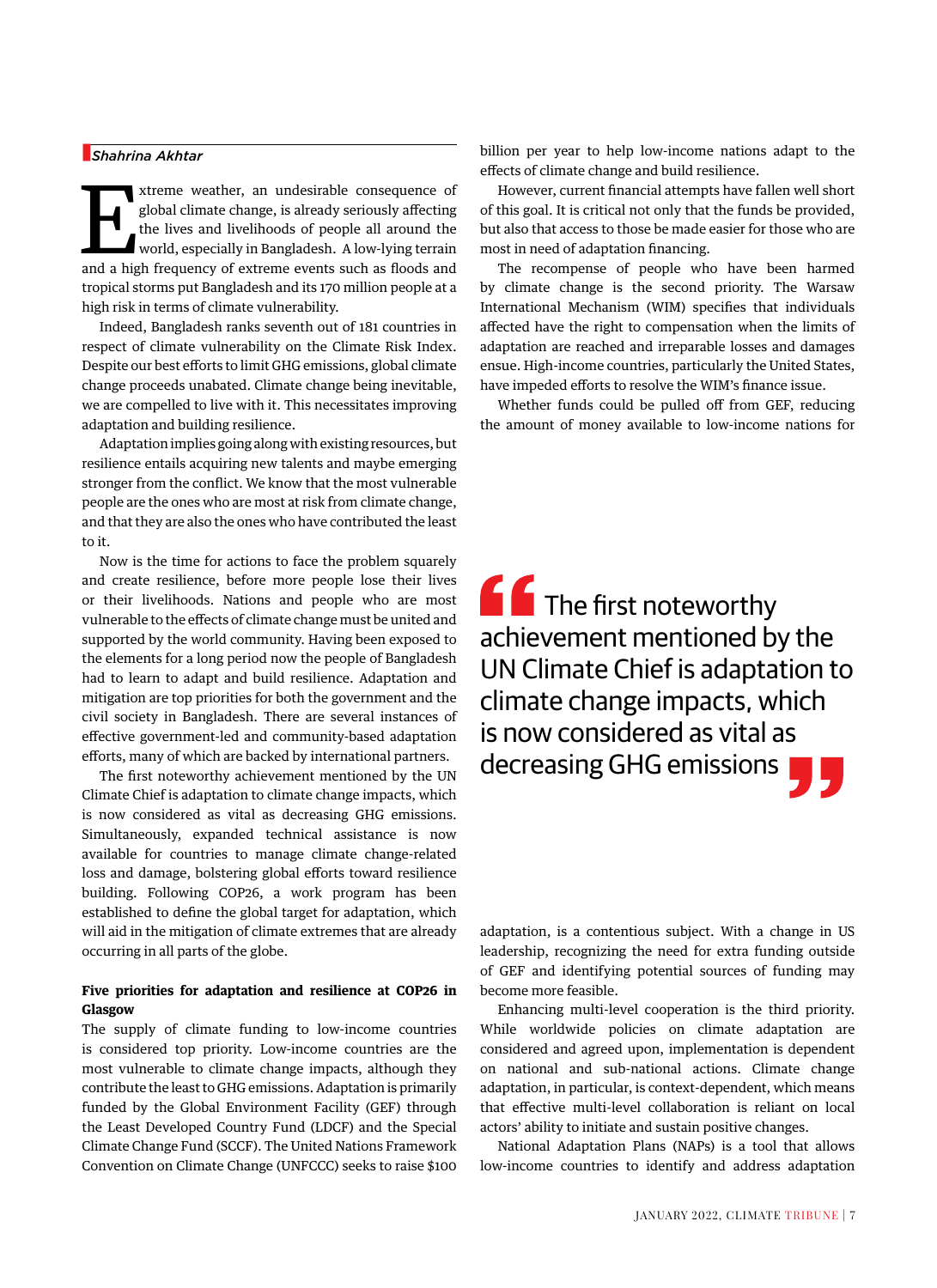**AC** National Adaptation Plans (NAPs) is a tool that allows low-income countries to identify and address adaptation priorities ||

priorities. The development and mainstreaming of NAPs with the UN Sustainable Development Goals (SDGs) still requires assistance. Furthermore, measures for scaling up local adaptation information to inform NAPs are critically needed.

At the COP25 in Madrid, the promotion of a genderresponsive climate policy through the unanimously agreedupon Gender Action Plan (GAP) was a major accomplishment. However, GAP lacks precise criteria and parameters for determining success. The setting of the fourth priority at COP26 has been consequent upon this. The fourth priority at COP26 is set to clearly define indicators and targets for tracking progress, as well as to guarantee that this success is built on by securing appropriate funds and having the political will at the national and sub-national levels to implement GAP.

The fifth priority should be to push for further climate justice legislation to be passed. While the GAP is undoubtedly a step in the right direction, other measures for those groups disproportionately affected by climate change, such as indigenous communities, marginalized groups, and young people, must be implemented. In addition to adopting new policies and mandates, setting clearly defined indicators and benchmarks for measuring progress is critical.

Adaptation is also a financial necessity. Investing in adaptation and the creativity that comes with it, according to the report of the Global Commission on Adaptation, can open up new doors and spur change all around the world. Adaptation has the potential to produce a triple dividend: it can prevent economic losses, generate positive results, and provide additional social and environmental advantages. There are some bright spots, but the response has been woefully inadequate so far.

Meanwhile, the climate crisis is already here: wildfires are destroying fragile habitats, city taps are running dry, droughts are scorching the land, and floods are destroying people's homes and livelihoods. Climate change is affecting people all over the world, as recent events have demonstrated. In addition, if nothing is done, millions of people would be pushed deeper into poverty spurring violence and instability.

It's a question of equity when it comes to adaptation and resilience. When dealing with affected groups, from residents of informal settlements in South Africa to coastal communities in Mauritius, the need for climate change equality becomes clear very quickly. While COPs have many flaws, the collaborative nature of dealing with climate change necessitates their creation if they do not already exist. Supporting the COP26 priorities could help alleviate the unavoidable burden of climate change on those who are disproportionately affected.  $\blacksquare$ 

**Shahrina Akhtar is an agricultural scientist specializing in Agricultural, Environmental & Development Research working at the Krishi Gobeshona Foundation (KGF) based in Dhaka, Bangladesh.**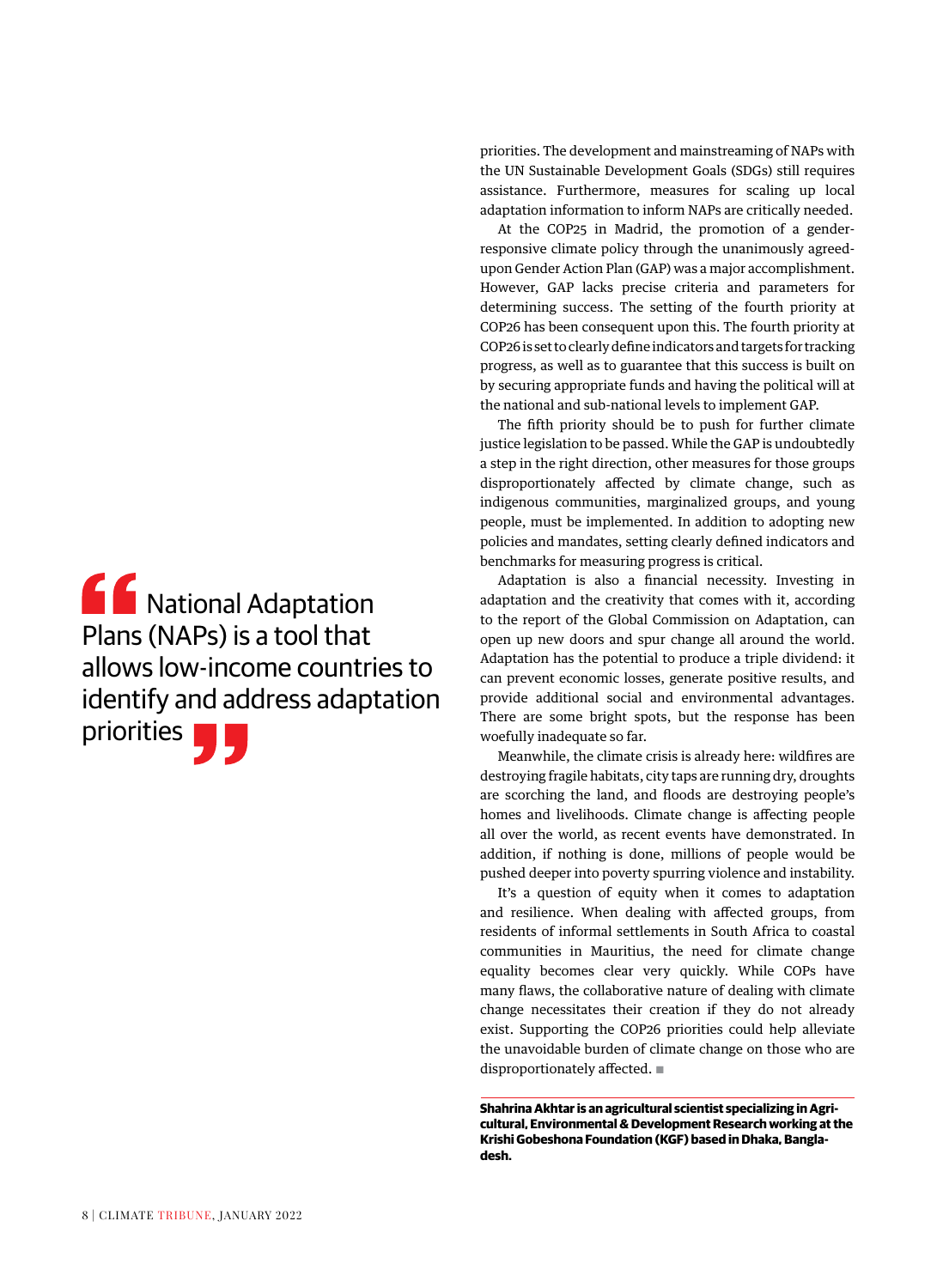### **ECOSYSTEM**



**PIXABAY**

### **First year of the UN Decade on Ecosystem Restoration: Nature-based solution (NbS) and Bangladesh**

**WHERE DO WE STAND AFTER COP26 AND WHERE TO GO?** 

#### n*Sakib Rahman Siddique Shuvo*

The United Nations called for the UN Decade on Ecosystem Restoration for the protection and revival of ecosystems around the world and for the benefit of people and nature. To achieve global goals Ecosystem Restoration for the protection and revival of ecosystems around the world and for the benefit of people and nature. To achieve global goals it aims to halt the degradation and restore the ecosystem.

Whereas, nature-based solutions or NbS are actions to protect, sustainably manage and restore natural or modified ecosystems that address societal challenges effectively and adaptively, simultaneously providing human well-being and biodiversity benefits.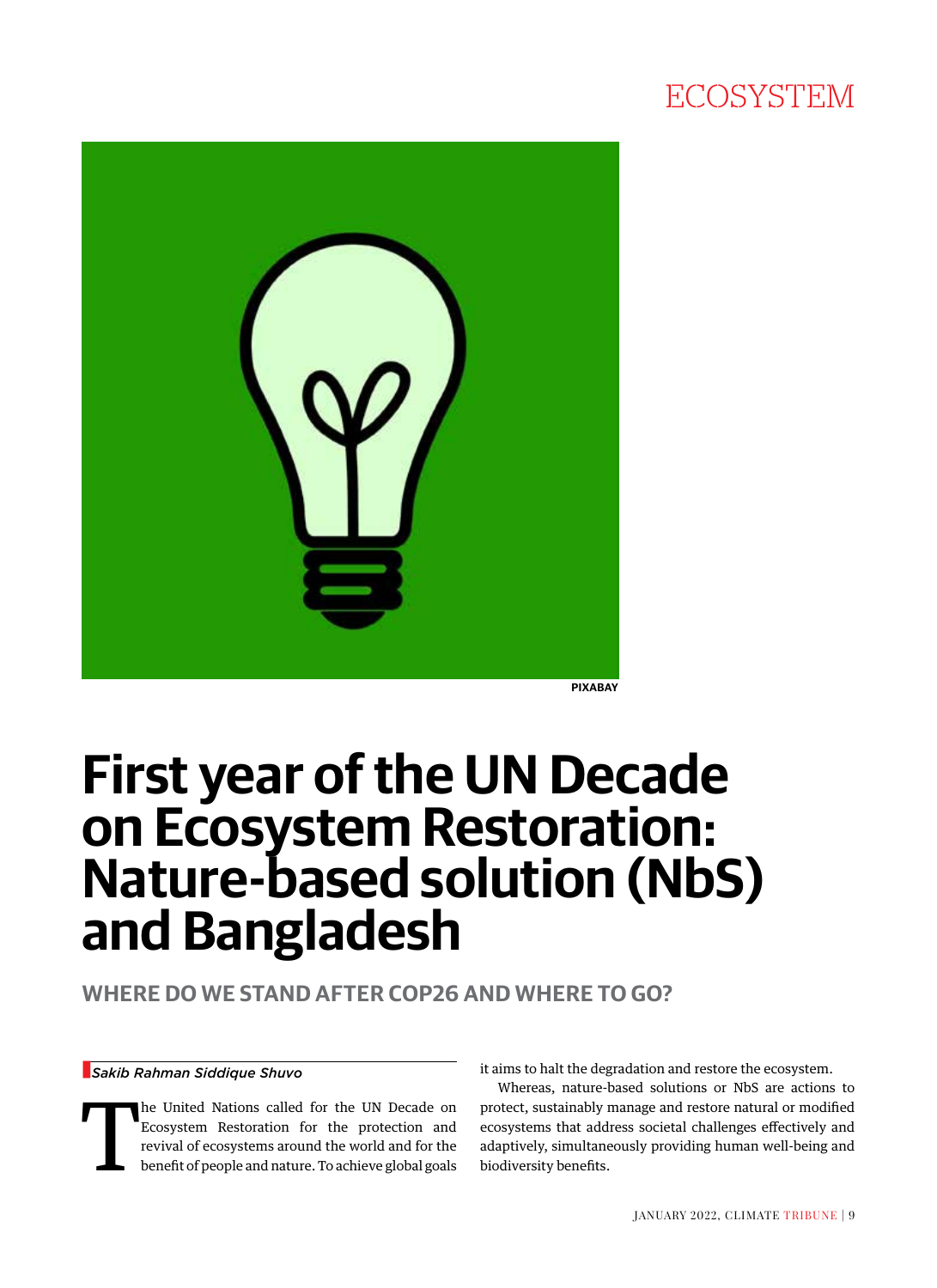### Like 2020, last year there were some scientific peer reviewed journal articles and policy briefs published on NbS **D**

Though conceptually, NbS is not a new thing, however, this term has been getting popular in academic discourses and policy realm in recent years.

#### **NbS in 2020**

In Bangladesh, discourses on NbS have been going on for a while. In 2020, in between the Covid pandemic and its consequences, various initiatives on climate emergency and disaster management took place in this country. In an Op-Ed, Haseeb Md Irfanullah wrote about three milestones regarding NbS in Bangladesh.

Firstly, a portal on NbS activities in Bangladesh was launched, which became a repository of various NbS related documents and publications. This platform, in collaboration between the University of Oxford, UK and the Bangladeshbased International Centre for Climate Change and Development (ICCCAD), helps to mainstream nature-based Solution along with building a network on this issue.

Secondly, there were plenty of publications and discussions all along the year which made the topic popular among the researchers, especially young researchers. Finally, the third milestone for NbS in 2020 took the NbS conversation to a higher level, in policy and advocacy realm so that this can be integrated with the country's planning processes.

The year 2021 followed the path of the previous year. This article will capture some insights from the first year of the third decade of this millenia, in terms of nature-based solutions.

#### **Scientific articles and policy briefs**

Like 2020, last year there were some scientific peer reviewed journal articles and policy briefs published on NbS. In November 2021, a systematic review article published in the journal named 'Frontiers in Environmental Science' by AC Smith and five other authors to address the knowledge gaps in terms of NbS and climate actions specifically focused on Bangladesh.

In Mid-2021, an policy analysis by Islam et al published in the 'Journal of Science Policy and Governance', which reviews relevant national level policy documents from past three decades to investigate NbS as a potential framework to address climate change and societal challenges. Both of the articles have reviewed documents to provide a clear cut view

**GG** Bangladesh-based publication Climate Tribune, a climate change focused monthly magazine, declared a special issue on nature-based solutions, where authors wrote about various sides of NbS interventions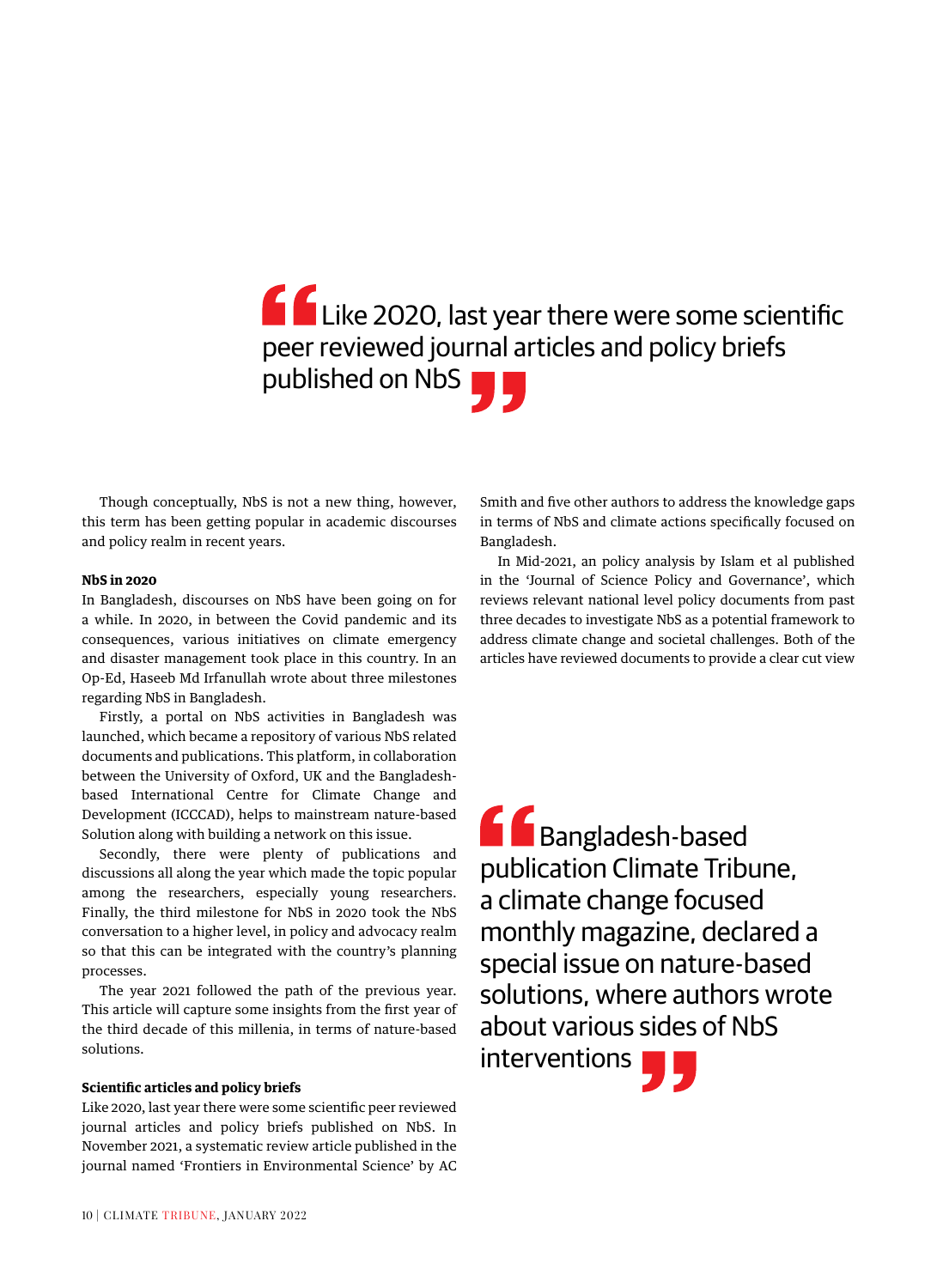on NbS and Bangladesh in the scientific and policy realm.

A policy brief on tackling climate change with naturebased solutions in Bangladesh was also published in 2021, with some recommendations for the policy makers focusing on four success factors.

#### **Newspaper reflections and op-eds**

In january 2021, the Bangladesh-based publication Climate Tribune, a climate change focused monthly magazine, declared a special issue on nature-based solutions, where authors wrote about various sides of NbS interventions.

There were articles about NbS and locally-led adaptation, Urban NbS, Climate-induced displacement and NbS, environmental restoration and refugee protection, carbon capture, indigenous knowledge, financial aspects of NbS, and financial aspects of conservation actions. There were other articles and op-eds on NbS published all along 2021.

In the Daily Star, an article published on urban NbS to promote NbS for towns and cities which are exposed to various disasters. Another article covered the opportunity of NbS to fight disasters in the Indian Ocean region.

In February another article on NbS showed the potential of floating agriculture as a Nature-based Solution. Finally a very recent article which connected the dots between nature and prosperity in Bangladesh, also talked about the Nature-based Solutions.

#### **Conferences and symposiums**

In January 2021, International Centre for Climate Change and Development hosted a session at Gobeshona Global Conference 1 on building capacity for NbS. The session focused on enhancing the understanding on NbS implementation and ways to increase them. NbS also was a matter of talk in the COP26, which was held in the last quarter of 2021. In a press release, it has been said that the Nature-based Solutions win in science and on the ground.

#### **Grants and projects**

In august 2021, ICCCAD received a short-term small-grant on "Understanding the economic recovery potential of naturebased solutions (NbS) in Bangladesh". The goal of this project is to enhance understanding of the short- and longterm economic recovery potential of investments in nature and have this knowledge inform the design of economic, climate, and development policy for the Global South where ICCCAD will contribute to explore the economic recovery potential (ERP) of NbS in Bangladesh.

In 2021 the discourse on NbS reached substantial maturity in professional and journalistic literature. Scientific articles on policy as well as knowledge development gave a solid base of argument, whereas newspaper articles and policy briefs have taken the discourse further to the non-academic communities.

**If** In 2021 the discourse on NbS reached substantial maturity in professional and journalistic literature

Furthermore, conferences helped the concept to be mainstream in a more subtle way. Covid 19 taught us that the future will be a time of multiple disasters at a time.

It is evident that, without considering nature, it will be impossible to further develop society. Nature-based solutions can be a great tool in this regard, especially in vulnerable countries like Bangladesh.  $\blacksquare$ 

**Sakib Rahman Siddique Shuvo is working in ICCCAD as an intern, his/her research interest lies in contemporary geographical issues and ecosystem. Can be reached at shuvosrahman@gmail. com**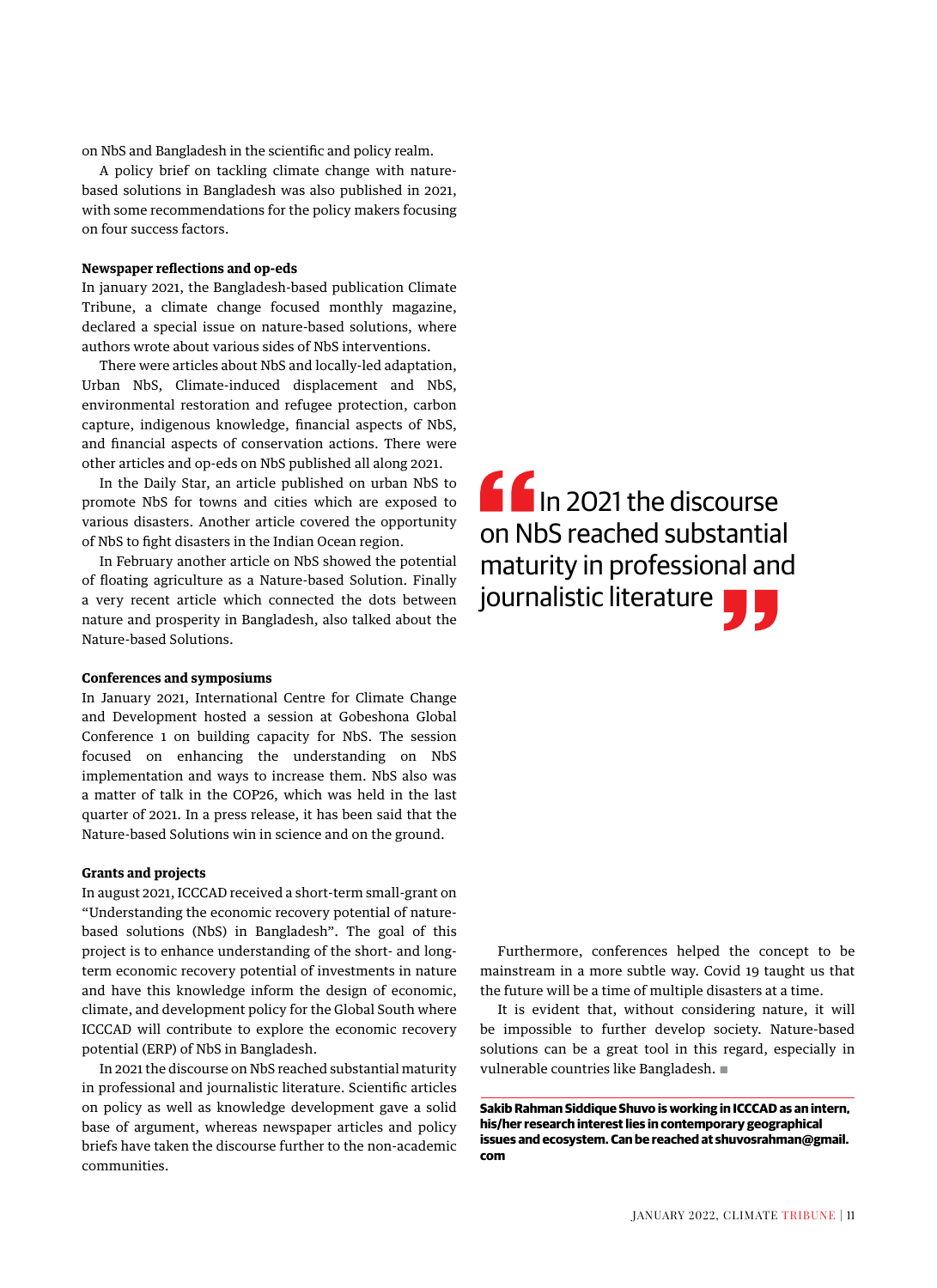NATIVE



**PIXABAY**

# **Listen to the wisdom of local people**

**WE'RE ALL IN THE SAME STORM, BUT WE'RE NOT ON THE SAME BOAT** 

#### n*Joep Janssen*

The Dutch national weather service presented its<br>latest report on sea level rise recently. It's stated<br>very clearly: If we don't succeed in reducing<br>greenhouse gas emissions, the sea level along<br>the Dutch coast will rise u latest report on sea level rise recently. It's stated very clearly: If we don't succeed in reducing greenhouse gas emissions, the sea level along the Dutch coast will rise up to 1.2 metres by the end of this century — compared to the beginning of this century.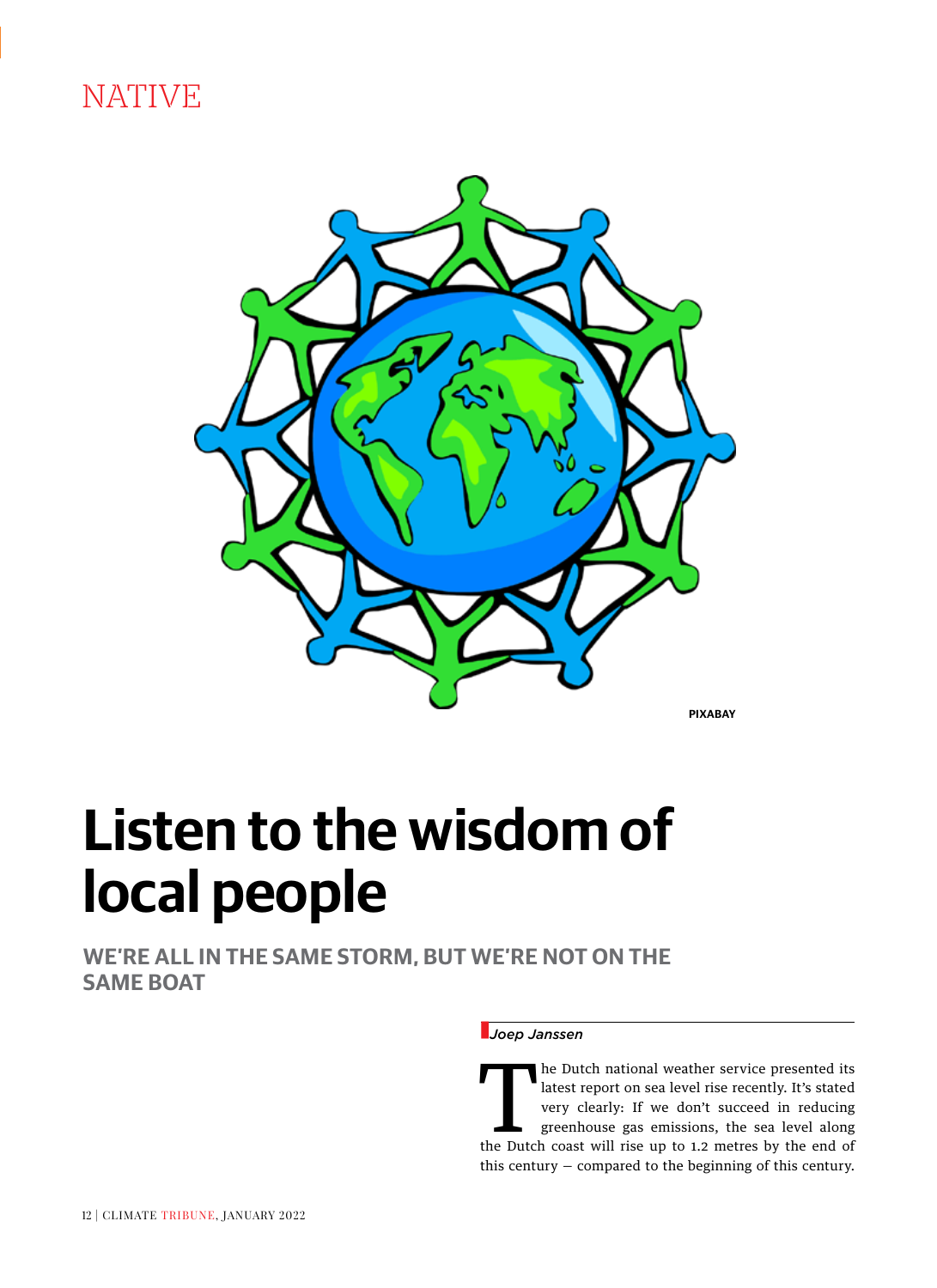This may rise even further to 2 metres if the melting of the Antarctic accelerates. What happens when the water rises even more?

I live and work in Rotterdam, the heart of the Dutch delta. The people in this low-lying region have been dealing with high waters since generations. They have dealt with many floods, including the last one, the North Sea Flood during the night on 31 January 1953. After this natural disaster many people joined forces to repair the dikes. It's not all gloom and doom.

Communities in this region created flourishing trading cities. There is also an ongoing effort to keep our feet dry, to keep this region safe. That's a bit at the heart of our water professionals at consultancy firms and water boards who are working together on our flood defence network, such as the ambitious flood defence system Delta Works.

We are fortunate to have these kinds of resources and capabilities to deal with rising sea levels. But only up to a certain point. What happens to other delta regions around the world where everyday people live in fear of something similar to what happened in 1953 in the Netherlands?

The Mekong Delta in Vietnam is one such example. It's comparable to the Netherlands in terms of population, density and size. Both low-lying areas have the same preconditions, but different solutions and cultures to cope with floods, salinisation and land subsidence.

The Dutch government, for example, has full control over the water management system. So much so, that I don't realize that I live in a vulnerable delta. The climate is changing: the sea level is rising, intense rainfall and drought events are increasing. Thankfully, I don't have to worry about this, because the government will fix it.

But what do I do if a dike breaks tomorrow and my house in Rotterdam gets flooded by one metre and 20 centimetres? Are Dutch people self-reliant and resilient enough when our neighbourhood floods?

Unlike my hometown Rotterdam, the river delta is 'feelable' in Can Tho — the capital city of the Mekong Delta in Vietnam. The tide of the sea is noticeable in the city centre; neighbourhoods are affected by heavy monsoon rains, and street levels fall by up to ten centimetres a year. This is why self-reliance and resilience are in the DNA of all communities in the Mekong Delta. It's born out of necessity, because residents are more or less left to their own devices.

In general, solutions are not centrally controlled. There is no Delta Works yet or a dike around the city to protect residents against flooding. Therefore the people vulnerable to flooding, themselves, take the initiative to protect their homes, their belongings and merchandise by themselves.

During my first travels through the Mekong Delta in 2009, I learnt that we have to learn from Vietnamese people how to become resilient.

**f** What happens to other delta regions around the world where everyday people live in fear of something similar to what happened in 1953 in the Netherlands? **The State of Strategiers** 

I strongly feel that problems on water can't be solved without considering the indigenous solutions by locals the farmers — who deal with the problems in their own innovative ways. They have been developing skills and know-how to deal with water challenges for generations.

Among all those interesting people I met, one person made a lasting impression on me. It was Mr Long, who lived in Chau Doc, along the Mekong river. Mr Long became a part of my morning routine, as we drank coffee and he told me stories of how Vietnamese adapt to water challenges.

That's when I also got to know how important community participation is, in solving water problems. Mr Long introduced me to the local communities, who were helping each other to solve problems on water. Every month, for example, the families in his neighbourhood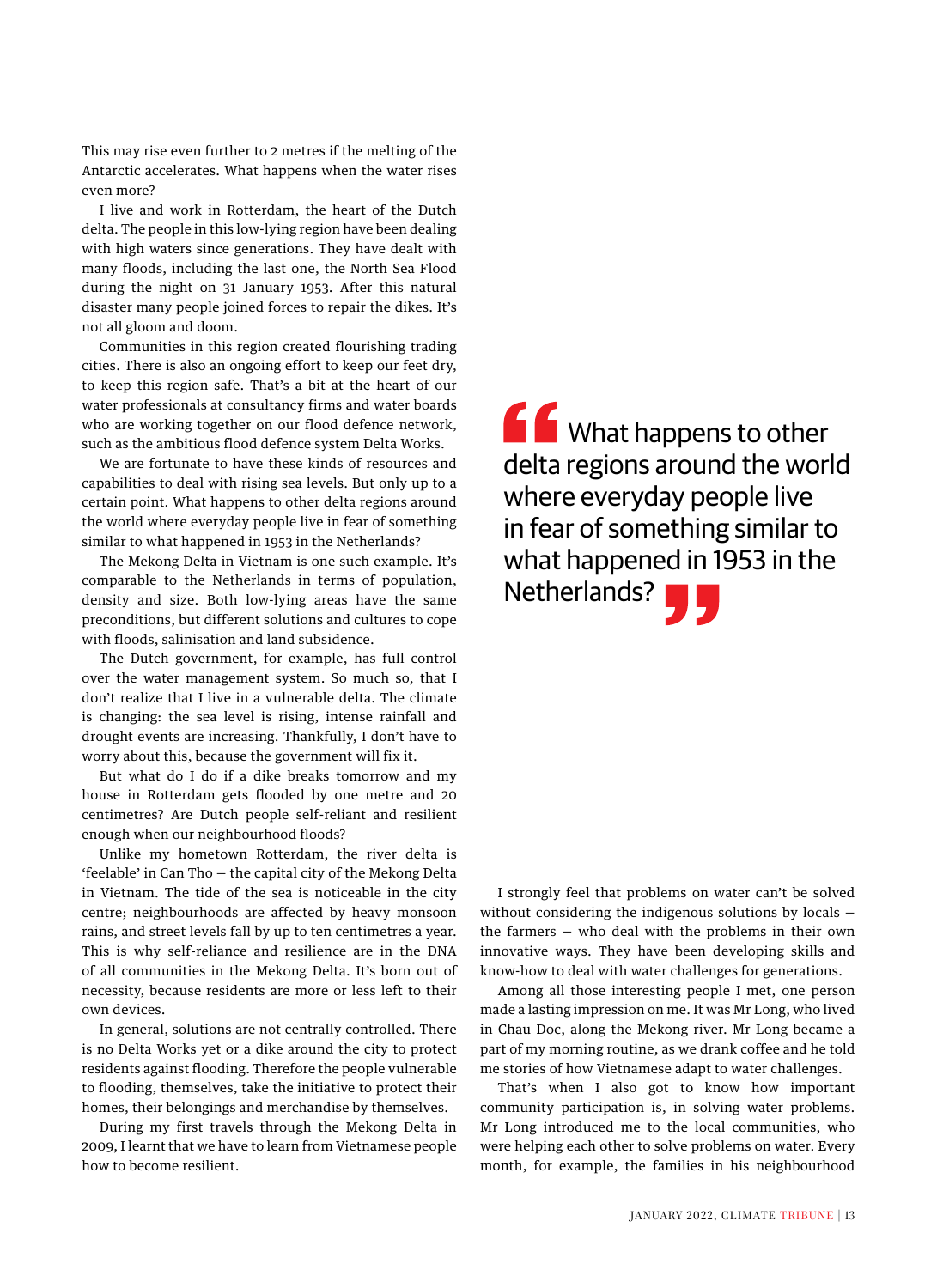come together to solve disputes and collect money to raise the level of the streets as an adaptation measure to combat floods.

Mr. Long taught me how we can harness the shared knowledge of communities to solve complex problems related to water.

After meeting Mr. Long and his Vietnamese friends, I can say that the Mekong Delta holds a special place in my heart. They inspired me to write the book Living with the Mekong.

After completing this book in 2016, I started Nextblue, a storytelling platform about water and climate change. Here, we present the stories of exceptional resilience, hardships and courage of people living on the edge of climate change.

You may say that these stories bind local communities and give them a platform to be heard. The idea is to get their views and voices incorporated in the plans developed by professionals. Therefore, we have developed a three-step approach: Training local communities to produce water and climate stories; Co-produce articles and videos; And share their stories during live events and online campaigns for meaningful climate actions.

It won't be an exaggeration to say that we are more an association of those communities affected by water, than a website collating stories.

So what do we achieve through our work?

We bring to the table a crucial missing link in devising strategies to combat climate change — the local context to the policymakers.

These stories need to be heard to cope with climate change because the people affected by it are its primary stakeholders. These are stories from the heart: it reflects the emotions of people to adapt to water and climate challenges in the heart of the most vulnerable delta regions around the world.

At Nextblue, we believe the problems of climate change can be tackled only through an integrated approach. We use storytelling as an integrating tool to create a more resilient and inclusive future!

These stories let you think about what you can do to mitigate and adapt to climate change.

We're all in the same storm, but we're not in the same boat. If we want to fix climate change, we have to listen to the wisdom of local communities in the most vulnerable delta regions around the world.  $\blacksquare$ 

**Joep Janssen is a delta expert who became fascinated with storytelling after having lived in Vietnam for four years. His career in architecture and journalism has given him the creative tools to identify the underlying structure to successful narratives. As the founder of Nextblue, Joep amplifies stories that attract a wide audience in the water world. He can be reached at: joep@next.blue.** 

**CC** Unlike my hometown Rotterdam, the river delta is 'feelable' in Can Tho — the capital city of the Mekong Delta in Vietnam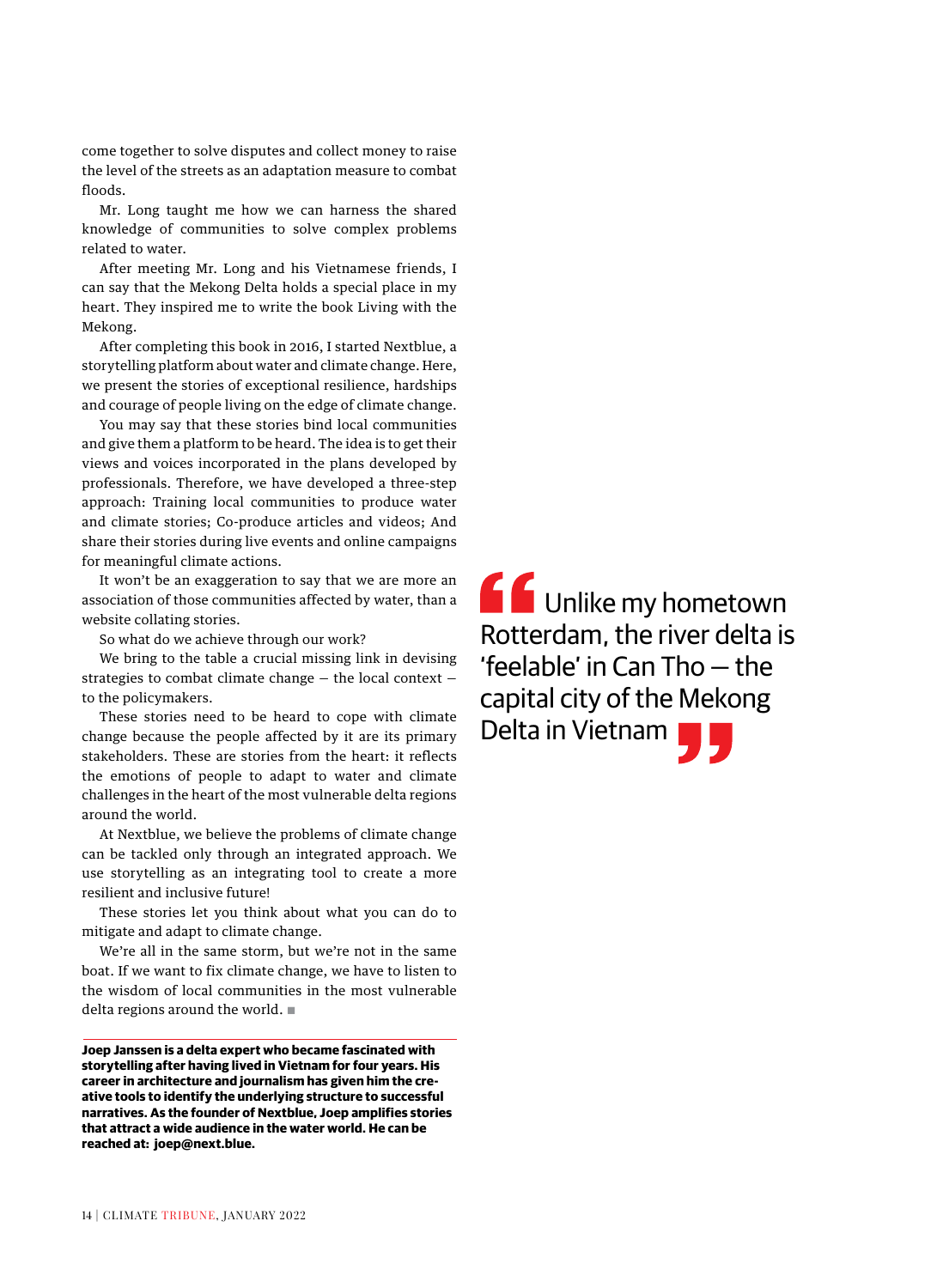### AMPHAN

# **Lessons learnt from cyclone Amphan and the way forward**

**CYCLONE AMPHAN SHOULD BE TREATED AS AN EYE OPENER AND FORESHADOWING OF WHAT IS TO COME**



**PIXABAY**

#### n *Samina Islam*

angladesh - a country with one of the highest rates of vulnerability to disasters and extreme weather event is a major rea of discussion for climate change related experts, academicians and development practitioners. After the devastating cyclone Amphan, which left several coastal districts shattered in May, 2020; numerous studies, reports and articles have been published – focusing not only on the after effects of the disaster but also on solutions, what is working and what is not and how to do better.

Cyclone Amphan left the affected people in despair as many lost their households and livelihood with little opportunity to recover; and the sufferings are still continuing. Last year in May, to look back on the one year anniversary of cyclone Amphan, Climate Tribune published a special issue with nine articles focusing on the untold stories from the ground and the sufferings that remained pertinent long after.

The April 2021 special issue highlighted the destruction and long-term effects left by cyclone Amphan in the coastal

**A** Another important way forward is to empower local communities and engage them in disaster risk reduction programs such as putting local governments and communities in control of coastal embankment maintenance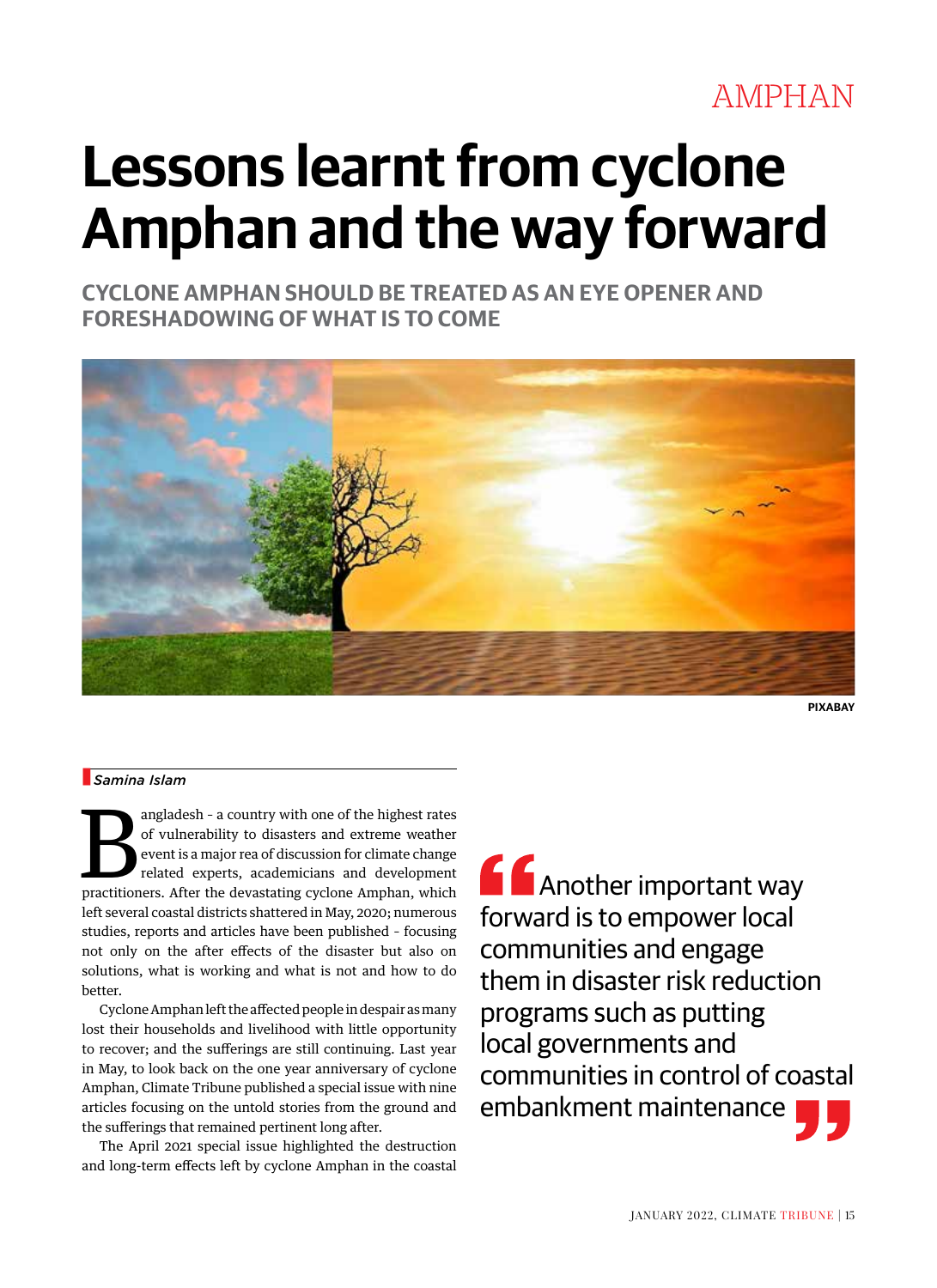region of Bangladesh. The affected people were forced to leave home and migrate in search of work and food, as many villages were submerged, damaging households and agricultural land. After migrating, these people had to change their professions to work as rickshaw or van-pullers and leave their farming days behind – triggering mental health issues due to a loss of identity.

Following the damages, many of these people had to take loans either to repair and rebuild houses or to migrate to new settlements which in turn threw them in debt burden.

While these are some of the linear effects of cyclones in general, cyclone Amphan also came at a time when the whole world was struggling with COVID19 and Bangladesh was no exception. It led to additional challenges that the country

**f f** Following the damages, many of these people had to take loans either to repair and rebuild houses or to migrate to new settlements which in turn threw them in debt burden

struggled to cope with during the recovery phase. A more concentrated area of the effect of cyclone Amphan and other previous cyclones, as came out in the issue, is the water crisis.

The coastal regions had to face a severe drinking water crisis as the areas were inundated by saline water after the cyclone. Even though technology such as pond sand filtration (PSF) is available – required follow ups, repairments and maintenance is a major lacking. On top of that, people were unable to collect water from far or other villages due to the lockdown situation – showing the compound challenges that became evident in 2020.

While the issue evidently showed the gloomy side of cyclone Amphan, it also highlighted several success stories and potential way forward to tackle disasters like this more effectively in future. For example, Bangladesh has achieved great progress in minimizing cyclone-related deaths and injuries during the last 30 years. The country made significant progress in the early warning system, recruitment of trained volunteers (CPP), the number of cyclone shelters, and increasing institutional capacity. However, there is a lot of space left for improvement; especially in terms of reducing the loss and damage to livelihoods.

One way to do this is to build several cyclone resistant houses instead of constructing one cyclone shelter – in order to reduce the need to travel far and accommodate more affected people. Early warning systems also need to be translated and delivered to the communities in simplified languages for them to understand and prepare accordingly.

Another important way forward is to empower local communities and engage them in disaster risk reduction programs such as putting local governments and communities in control of coastal embankment maintenance. Awareness building is a major part of disaster preparedness, and a unique way to do this is by adapting traditional storytelling methods – as highlighted in the issue. Pattachitra song – a traditional and popular medium among local people was used as a tool to explain pre-, during and post-disaster activities through a project. This proved to be a success as the local people easily understood and listened with more attention than in conventional awareness raising campaigns.

The issue portrayed the overall scenario – from showing the lingering struggles and challenges from cyclones to emphasizing on the positive changes and suggesting ways that can serve as a template for not only development practitioners but also government officials and policy decision-makers.

Cyclone Amphan should be treated as an eye opener and foreshadowing of what is to come. The twin challenges of COVID19 and cyclone Amphan showed what a multifaceted and complex chain of disasters looks like – which has the potential to become more regular in the days to come. Furthermore, climate change is evidently contributing to an increase in the frequency and intensity of cyclones. Countries like Bangladesh are at the front line of some of the worst impacts of climate change; coastal communities that rely on agriculture and fishing are particularly heavily hit and forced to displace.

After cyclone Amphan, the country was again devastated by cyclone Yaas last year which had a direct effect on 1.5 million people and 26,000 houses were destroyed in several districts. To reduce livelihood loss and damage, collaborative effort by the government, NGOs, humanitarian and local level organizations, community leaders, as well as the private sector is vital. Moreover, climate induced loss and damage in vulnerable countries also needs to be a major point of discussion in the global platforms to avail necessary finance required to make climate resilient developments and ensure actual climate justice.  $\blacksquare$ 

**Samina Islam is working as Junior Research Officer at International Centre for Climate Change and Development (ICCCAD). Her research interest is in climate and environmental policies, climate change adaptation, climate migration and displacements.**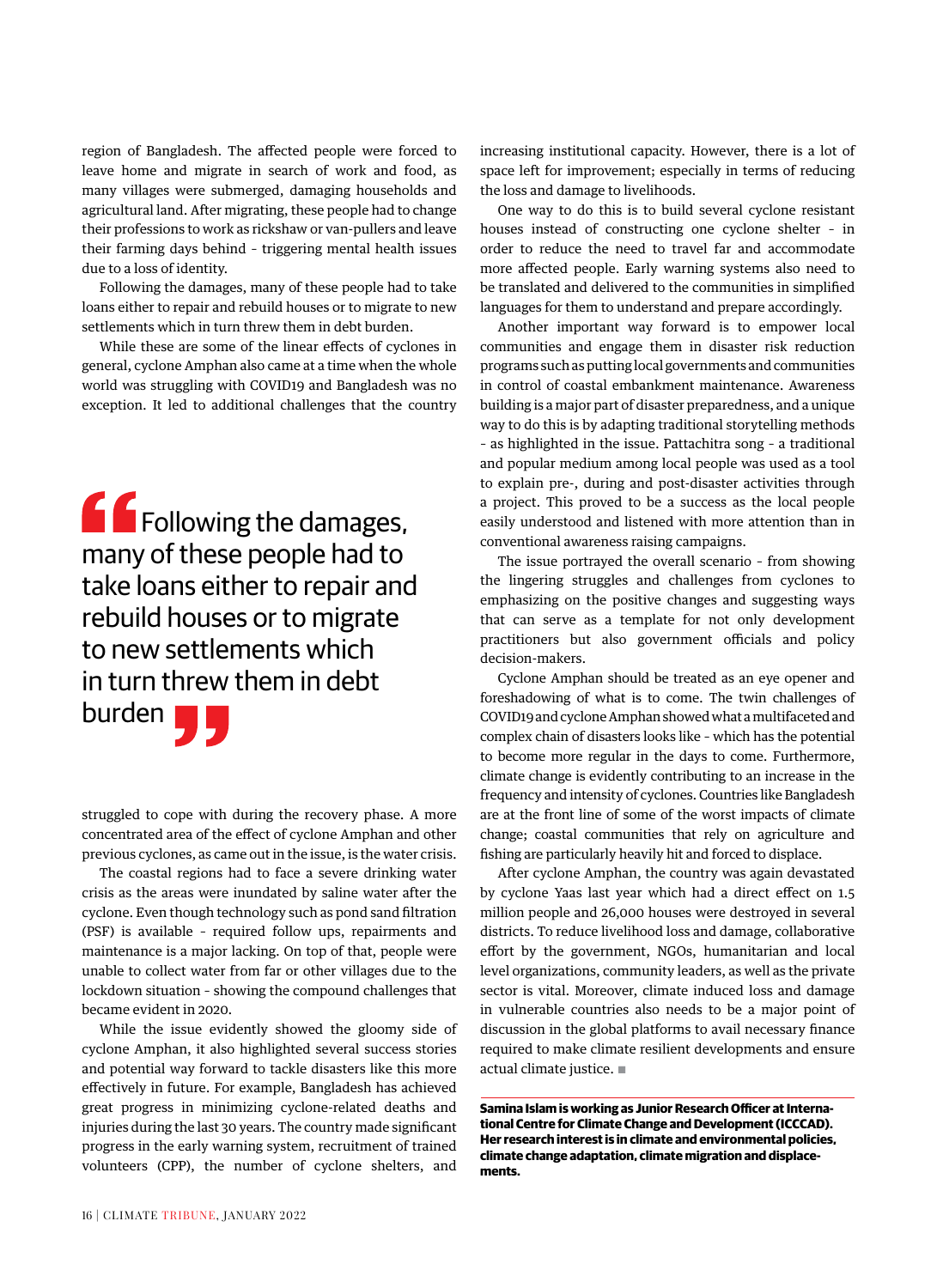# **Reflecting on Women Champions in Climate Action from 2021**

**BECAUSE WOMEN ARE AMONG THE MOST CLIMATE VULNERABLE GROUPS, HAVING THEM AS LEADERS WILL HELP TRANSFORM MARGINALIZATION INTO EMPOWERMENT**

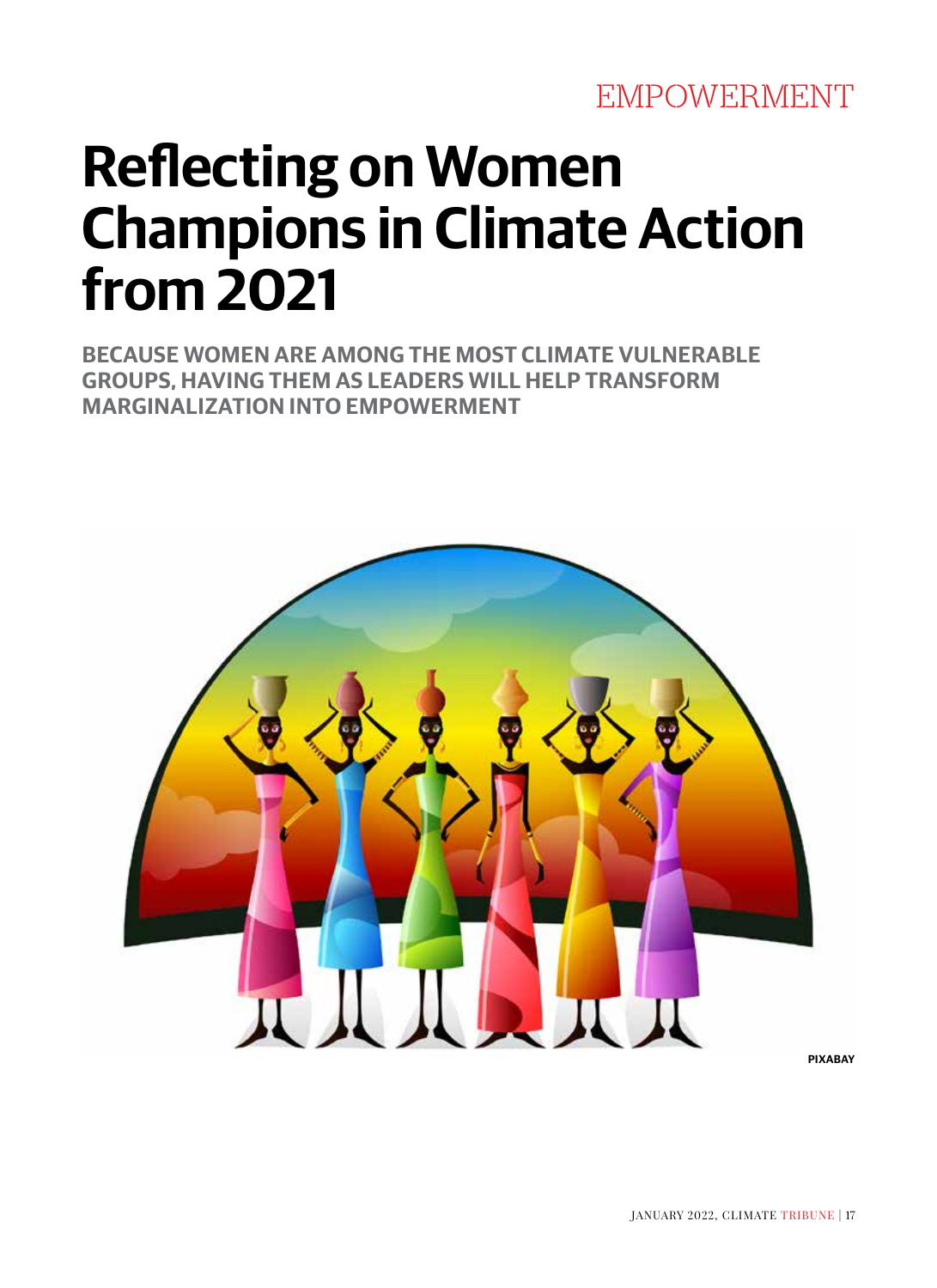#### n*Towrin Zaman*

International Women's Day 2021 was celebrated with the theme of 'Women in Leadership: Achieving an Equal Future in a Covid-19 World". In line with this theme, the March 2021 issue of Climate Tribune not only celebrated wom nternational Women's Day 2021 was celebrated with the theme of 'Women in Leadership: Achieving an Equal Future in a Covid-19 World". In line with this theme, the March 2021 issue of Climate Tribune not only celebrated change, but also exclusively featured articles by women contributors only.

The articles in the issue drove home the message that women are one of the groups hardest hit by climate change and highlighted their feats in climate change action which from an adversarial position is beyond impressive. It also accentuated that women participation and leadership need to be scaled up even more to bring transformational change to climate change action.

Articles highlighted struggles and triumphs of women as local champions – such as Mastura Parvin, Unit Leader of Cyclone Preparedness Program (CPP) in Satkhira; Lipika Rani Boiragi, Association for Social Development and Distressed Welfare at Dacope in Khulna; Afroza Begum Alpona, the **f** The importance of women participation and leadership in climate change action was one of the primary messages resonating through the articles of the March Issue of Climate Tribune

 Adaptation should be viewed not from the lens of measuring climate change impacts but rather from the perspective of climate vulnerability

Vice Chairman of Union Parishad and member of Disaster Management Committee from Kurigram.

They also illustrated the influence of women as national climate activists – such as Jannatul Mawa, Youth CSO leader from BINDU Nari Unnayan Shongothon in Satkhira – and impact of global women activists – like Greta Thunberg – on

encouraging more participation and engagement towards the climate movement particularly from the youths and women.

Gender dimensions of Water and Sanitation and Hygiene (WASH) and migration issues were also explored along with the role of women in locally-led adaptation (LLA) in the Issue. That transformation can only come from collaborative efforts and climate services that are gender responsive as echoed by the articles. Climate services and adaptation technologies should be gender responsive and that can be achieved through equity and social inclusion.

For this to happen, adaptation should be viewed not from the lens of measuring climate change impacts but rather from the perspective of climate vulnerability. Only when adaptation is viewed as a bottom-to-top process and it addresses the inequalities that have created the climate vulnerabilities in the first place, the gender dimensions of climate change impacts will be addressed.

Transformational change is also the most effective when they are addressed through bottom-up approaches as illustrated in the issue through stories like that of Anita, a true climate champion. Anita is the poster child of the rural women who are the more climate-vulnerable group and face greater health risks in a household from the WASH issues arising from climate change. Anita is also an inspiration for other rural women on how empowerment can be achieved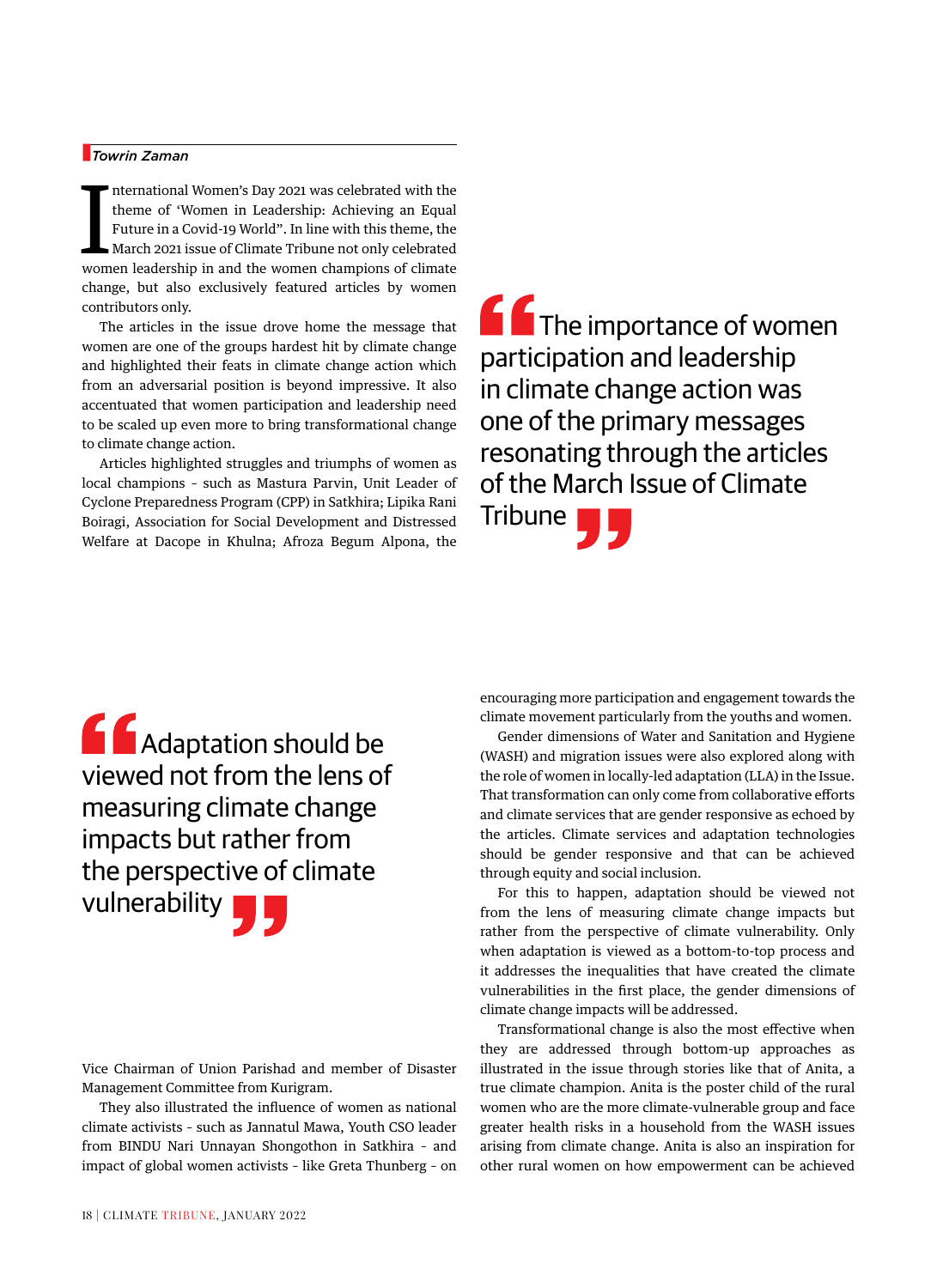through gaining knowledge and building skills to be more climate adaptable.

It should be acknowledged that women like Anita are able to achieve successes because of institutional support which helps create an enabling environment for women empowerment in triumphing against climate change. The March Issue highlighted different initiatives and projects by organizations like UN Women, ActionAid, WaterAid, ICCCAD and other local NGOs that have helped capacitate rural women in overcoming climate vulnerabilities and achieving resilience.

The importance of women participation and leadership in climate change action was one of the primary messages resonating through the articles of the March Issue of Climate Tribune. In fact, the role of women in addressing climate change induced issues should be celebrated because their contributions are often neglected, as highlighted in an article which cited stories of women as change-makers in water and migration issues.

The challenges addressed by the articles in the March Issue for achieving gender equality in climate action include climate services and projects led by international entities, which address adaptation at different levels, but struggle to reach the last mile and integrate the voices of underrepresented groups like women.

In fact, many of the articles emphasized the importance of the climate vulnerable groups including that of women having their voices heard. Stories of the local women exemplify this problem of how they have to struggle to have their voices and opinions heard in their own households, let alone the community. This challenge demonstrates the importance of locally-led adaptation and transformational change, which need to begin at households and then at communities and so on and so forth. That is why local efforts in climate adaptation will be most integral in achieving successes.

Going back to the theme of Women's Day for the year 2021, achieving an equal future can only come from women leadership. Because women are among the most climate vulnerable groups, having them as leaders will help transform marginalization into empowerment.

Interestingly, the theme for the upcoming Woman's Day for 2022 has been declared as "Gender Equality Today for A Sustainable Tomorrow". This theme recognizes the contribution of women across the world, who are leading the charge on climate change adaptation, mitigation, and response to build a more sustainable future for all. This takes us back to the message about the importance of having the voices of the women being heard. Again, that can only be accomplished through first acknowledging and then celebrating their contributions.  $\blacksquare$ 

**Towrin Zaman works as Research Associate at the International Center for Climate Change and Development (ICCCAD)**

**Going back to the theme** of Women's Day for the year 2021, achieving an equal future can only come from women leadership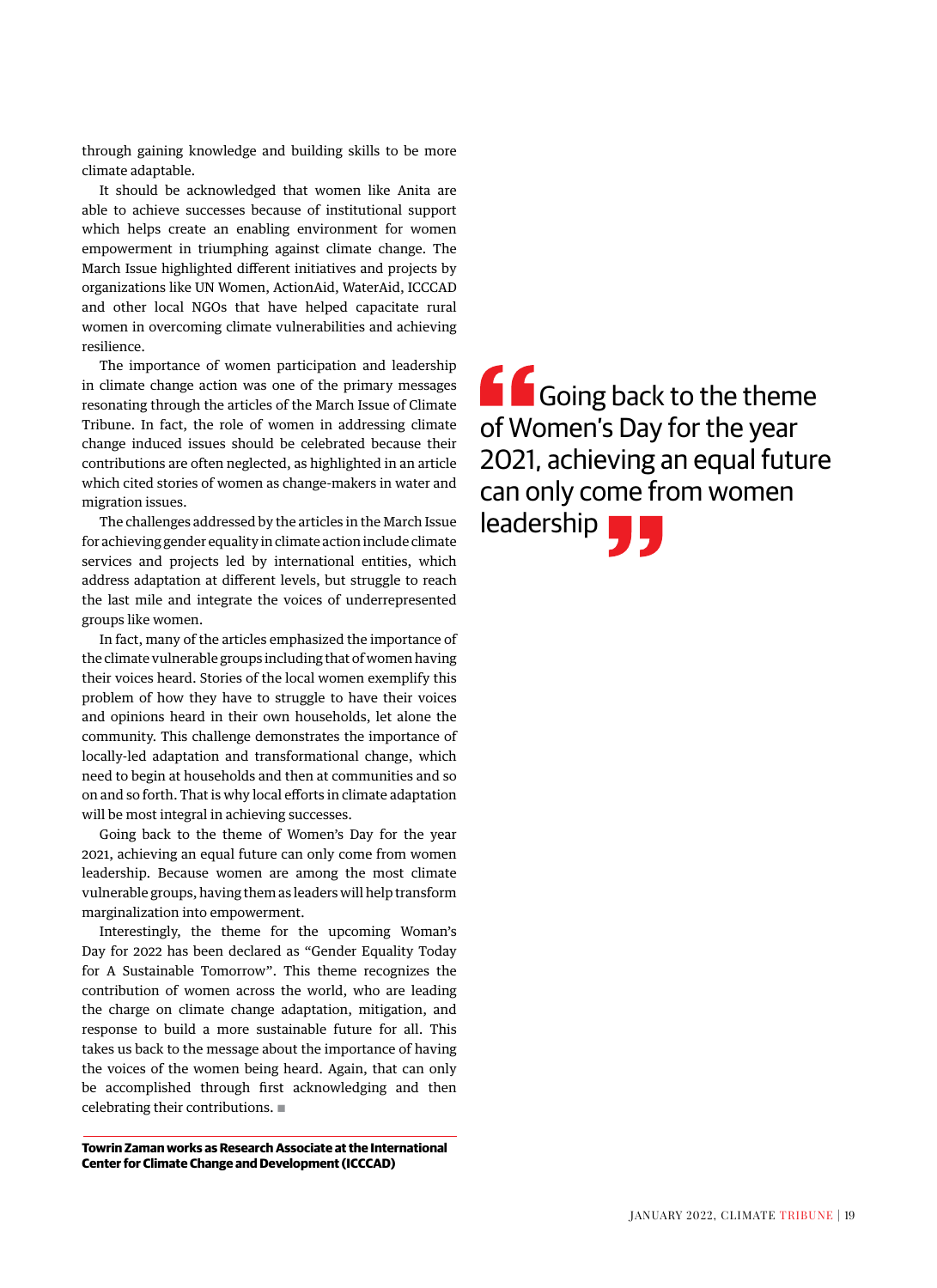# **The benefits of mainstreaming circular economy in school textbooks**

**INCORPORATION OF THE SIMPLIFIED CONCEPT OF CIRCULAR ECONOMY IN SCHOOL TEXTBOOKS CAN INFLUENCE OUR CONSUMPTION BEHAVIOUR AND RAISE AWARENESS ON CLIMATE CHANGE** 



#### **A** *Afsara Binte Mirza and Meer Ahsan Habib*

France our consumption behaviour have any impact<br>on climate change? Yes, it has - it is driving climate<br>change. Now the million-dollar question is how.<br>When we waste food while dining at our home,<br>we not only waste food bu on climate change? Yes, it has – it is driving climate change. Now the million-dollar question is how. When we waste food while dining at our home, we not only waste food but also waste energy and other interrelated elements like water it needs to grow, resources required for harvesting, transportation and processing.

Besides, when the food rots, it produces greenhouse gas like methane. For instance, the Matuail landfill nearby Dhaka is a major source of methane produced from the dumping of household waste.

Food consumption is not the only source of producing unnecessary waste, there are ample cases where we are producing similar waste without knowing or without caring for the environment and its impact on climate change.

Should there be less waste, we would have produced a much lower quantity of methane. While we can reduce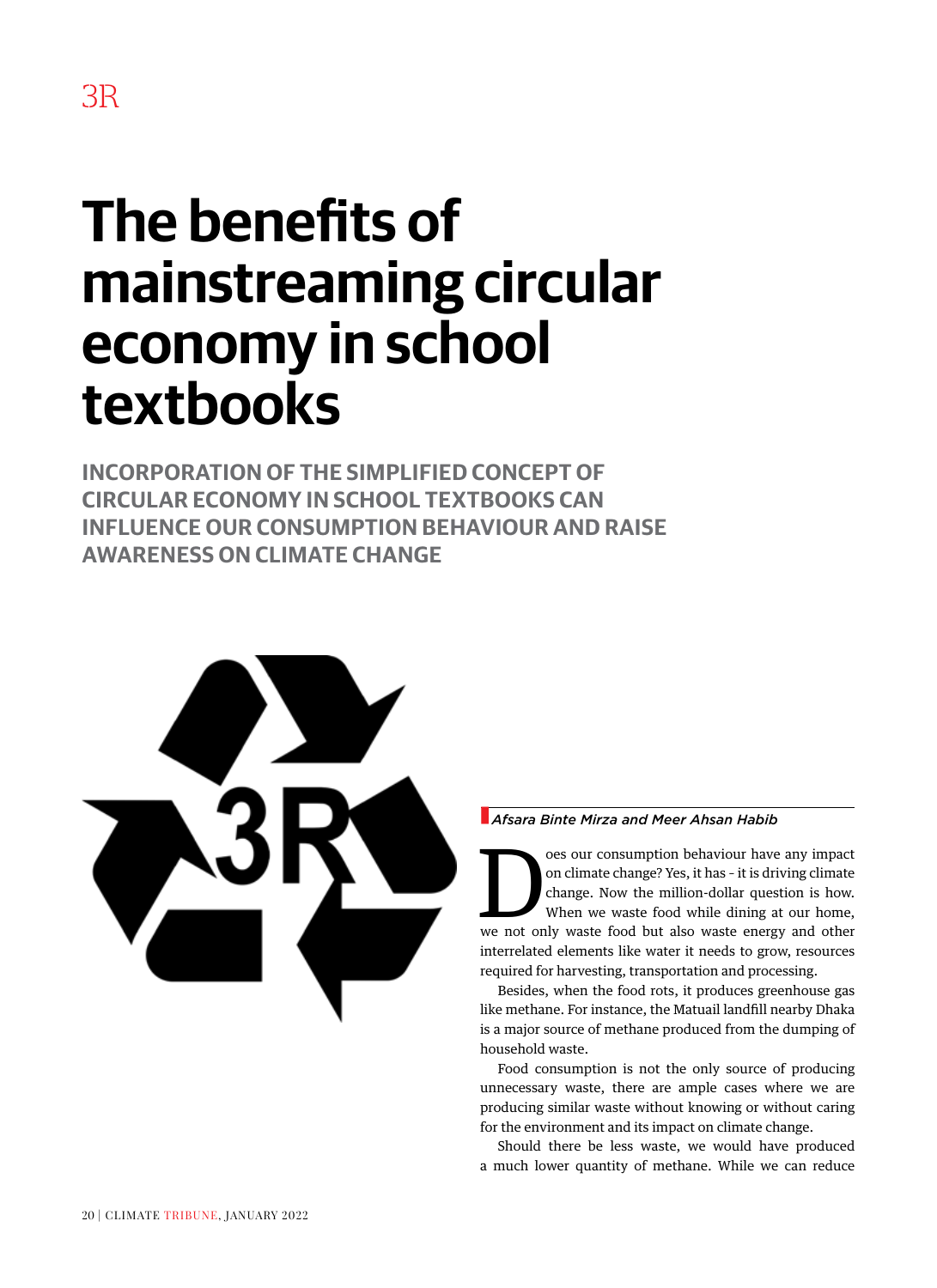methane emission by improving our waste management system, we have our share of responsibility in reducing our consumption, reusing a product and recycling the waste.

Here comes the concept of circular economy (CE) that is one of the latest economic models that aim to halt and minimize the current production and consumption trend based on "linear economy." The circular economy (CE) is built on the basis of 3Rs — reduce, reuse, recycle.

According to Ellen McArthur Foundation, CE is established on the idea of creating something brand new out of waste and pollution; keeping the products and materials in use as long as possible, and regenerating ecosystems and biodiversity.

The attributes of CE have the potential to help in tackling climate change through waste management; reduction in air pollution; creating low carbon and resource-efficient economy; and practicing regenerative agricultural practices. Even though the progress of CE solutions needs appropriate technology, finance, business models, and policies, it is clear that behavioural alteration and consumer embracement are vital aspects for its effectual implementation. This can be instigated through education which can define the interdependence of human life and the natural environment.

The active engagement of the children and young people from the primary to higher secondary schools is vital for bringing transformation in thinking processes through raising awareness on sustainability which will facilitate the execution of circular behaviours.

The behaviours include actions such as recycling waste, reusing existing material, and renting out current belongings. This will have multifaceted and long-term benefits ranging from becoming an informed and motivated citizen for protecting the environment to reducing personal carbonfootprint and helping to tackle climate change from a young age.

In Bangladesh, there are more than 100,000 non-English medium and English medium primary schools operating. Hence, there is ample opportunity for raising awareness and influencing the future consumption behaviour of the children. The incorporation of a simplified concept of circular economy in the textbooks starting at the primary level and upward can be an ideal entry point for realizing this objective.

It will require the phenomenon where teaching methods move away from traditional lecture-focused and disciplinecentered methods and take into account a participatory and multi-disciplinary system of thinking which can support students in learning about sustainable production and consumption.

For instance, it will be crucial to make children aware of the biodegradable and nonbiodegradable qualities of paper, plastic and other materials; using energy-saving electrical appliances; minimizing food waste by converting them to fertilizers; and sorting out waste and management of resources like water.

**A** Here comes the concept of circular economy (CE) that is one of the latest economic models that aim to halt and minimize the current production and consumption trend based on "linear economy." The circular economy (CE) is built on the basis of 3Rs — reduce, reuse, recycle.

In urban areas of Bangladesh, the annual per capita plastic consumption rose from 3kg in 2005 to 9kg in 2020 (World Bank, 2021). It is not surprising that Dhaka's yearly per capita consumption of plastic is 22.5 kg which is greater than the national average. Additionally, COVID-19 endemic has exacerbated the waste management issue for plastic. On the other hand, Dhaka has been stated as the world's most polluted city through the air quality index (AQI) in 2022. Thus, it is crucial more than ever to adopt the circular economy's principles in Bangladesh to safeguard future generations' existence and tackle climate change swiftly.